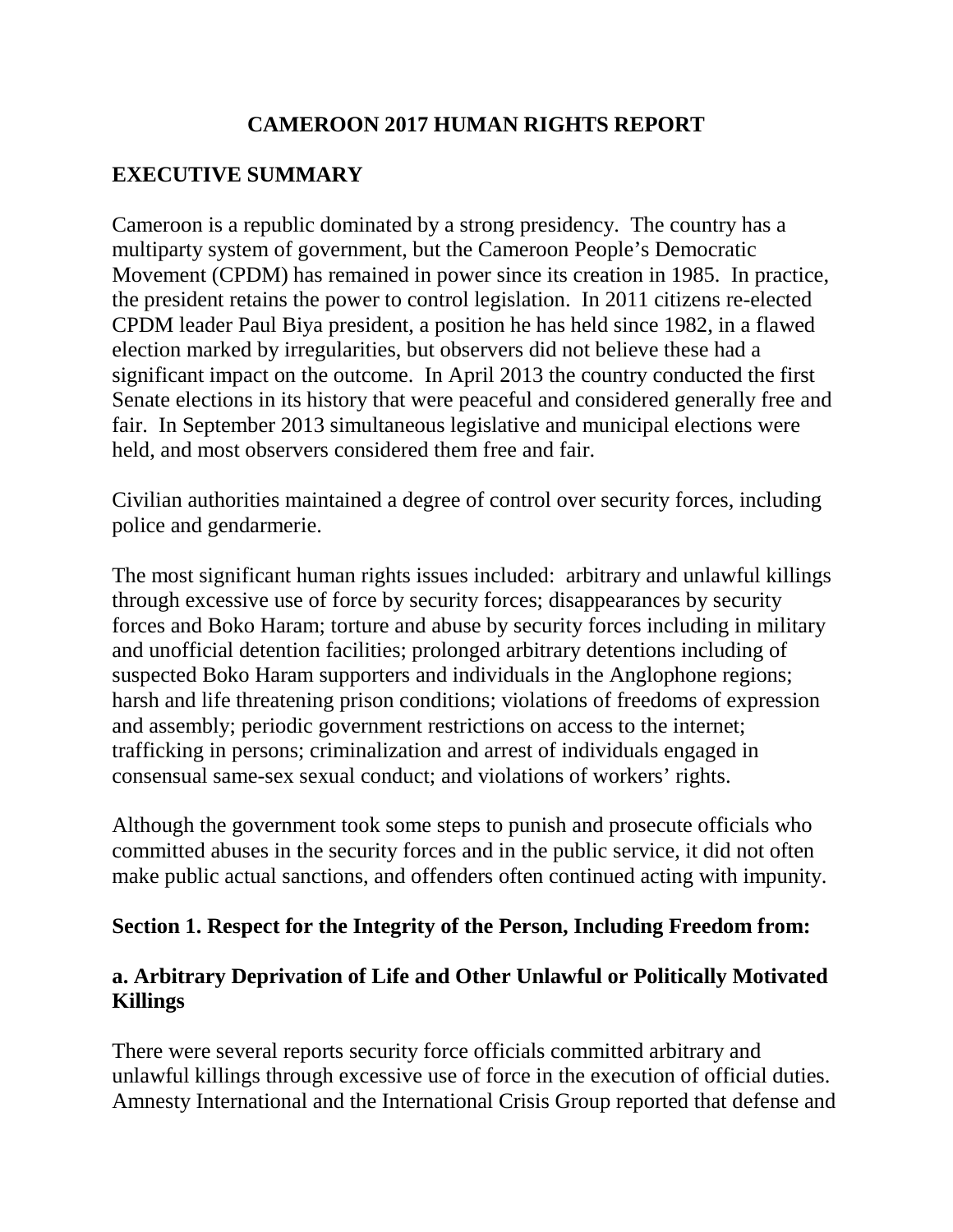security forces used excessive and disproportionate force to disperse demonstrations in the country's Anglophone regions, killing at least 40 individuals between September 28 and October 2 alone. On November 17, the UN High Commissioner for Human Rights called on the government to conduct an impartial and independent investigation into the allegations of human rights violations committed during and after the October incidents but as of December no investigations into these allegations were underway.

In the Far North region, security forces also were reported responsible for holding incommunicado, torturing, and in at least 10 cases killing suspected Boko Haram and Islamic State (ISIS)-West Africa supporters in detention facilities run by the military and intelligence services, including the Rapid Intervention Battalion (BIR) and the General Directorate of External Research (DGRE). Civil society organizations and media sources generally blamed members of the three primary security forces--the BIR, the Motorized Infantry Battalion, and the gendarmerie- for the deaths. Per Amnesty International, no security force officials responsible for human rights violations documented in their reporting on the Far North region had been held to account as of November.

The terrorist organization Boko Haram as well as ISIS-West Africa continued killing civilians, including members of vigilance committees, and members of defense and security forces in the Far North region. According to Amnesty International, Boko Haram conducted at least 120 attacks between July 2016 and June 2017, including 23 suicide bombings, resulting in the deaths of more than 150 civilians.

### **b. Disappearance**

There continued to be reports of arrests and disappearances of individuals by security forces, particularly in the northern and Anglophone regions. According to nongovernmental organizations (NGOs), some activists arrested in the context of the crisis fueled by perceptions of marginalization in the northwest and southwest Anglophone regions could not be accounted for as of November. Family members and friends of detained persons were frequently unaware of the missing individual's location in detention until after a month or more of attempting to locate the missing individual.

Boko Haram insurgents kidnapped civilians, including women and children, during numerous attacks in the Far North region. Some of their victims remained unaccounted for as of November.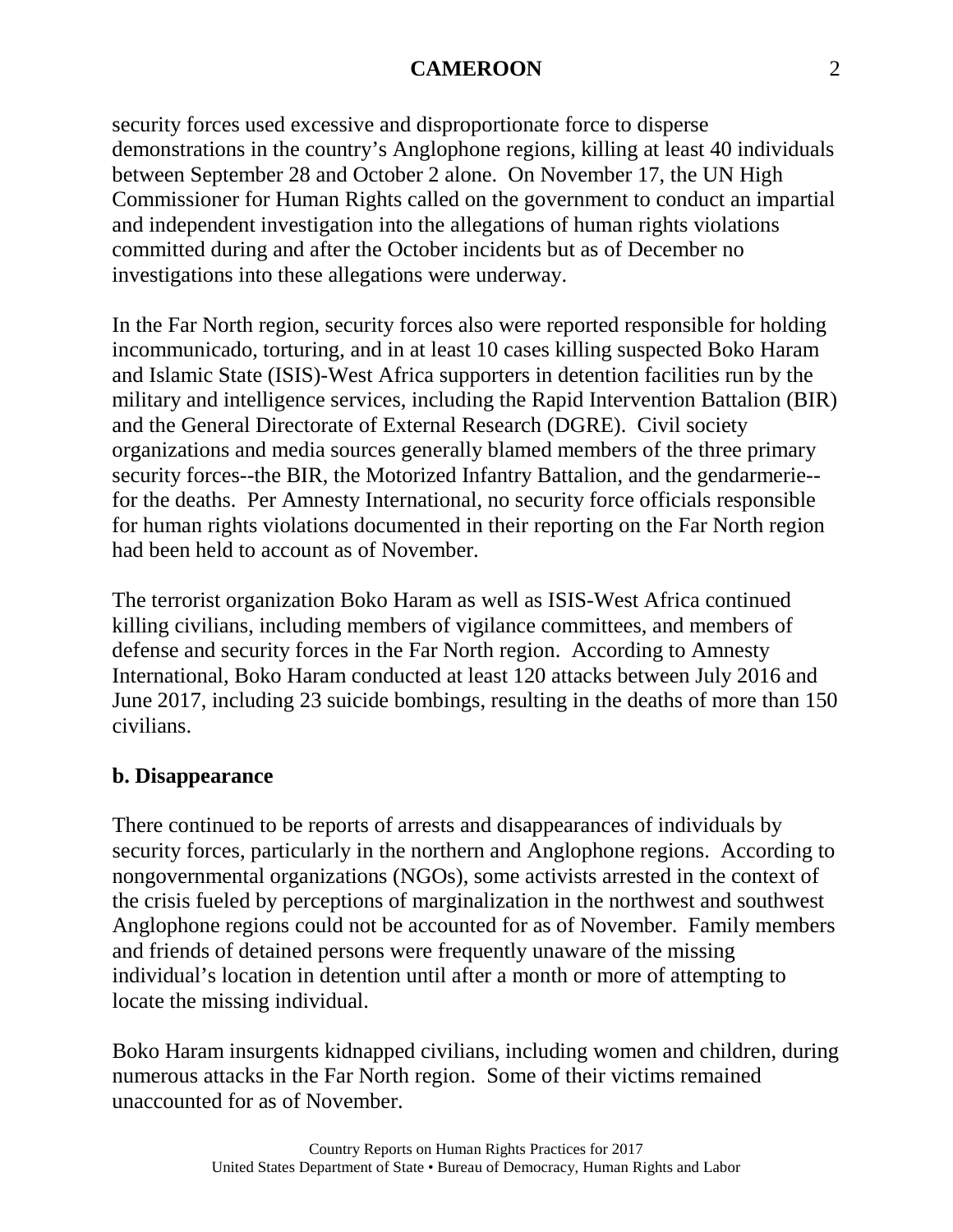## **c. Torture and Other Cruel, Inhuman, or Degrading Treatment or Punishment**

Although the constitution and law prohibit such practices, there were reports that security force members tortured, beat, harassed, or otherwise abused citizens. According to credible NGOs, members of the BIR, DGRE, and other security officials, including police and gendarmes, tortured persons inside and outside detention facilities.

Amnesty International reported in July on the cases of 101 individuals whom security forces allegedly tortured between March 2013 and March 2017 in detention facilities run by the BIR and the DGRE. While most of the cases documented involved persons arrested in 2014 and 2015 and tortured between 2014 and 2016, Amnesty International asserted that the practice continued into 2017. It stated that torture took place at 20 sites, including four military bases, two intelligence centers, a private residence, and a school. Specific sites named in the report included the BIR bases in Salak, Kousseri, and Kolofata, in the Far North region, and the DGRE facilities in Yaounde. Amnesty International said victims of torture described at least 24 different methods used to beat, break, and humiliate them, usually with the aim of forcing confessions or gaining information but also to punish, terrify, and intimidate. Most commonly, detainees were beaten with various objects, including electric cables, machetes, and wooden sticks; forced into stress positions and suspended from poles in ways that caused extreme pain to joints and muscles; and subjected to simulated drowning. A significant number of those arrested, according to the report, believed they had been targeted in part due to their Kanuri ethnicity. As of November no known investigations into these allegations had begun.

Press reporting from November 2016 indicated police and gendarmes in Buea, Southwest region, removed students, some of whom had recently been involved in protests at the local university, from their hostels, forced them to roll over in mud, and beat them with batons. According to reports, students were crammed onto military trucks and taken to undisclosed locations, where some were held for months. Some female students were allegedly raped.

Rape and sexual abuse were reported in several instances. The International Crisis Group reported that security forces were responsible for sexual abuse during their response to unrest in the Anglophone regions in September and October. International humanitarian organizations reported that members of the security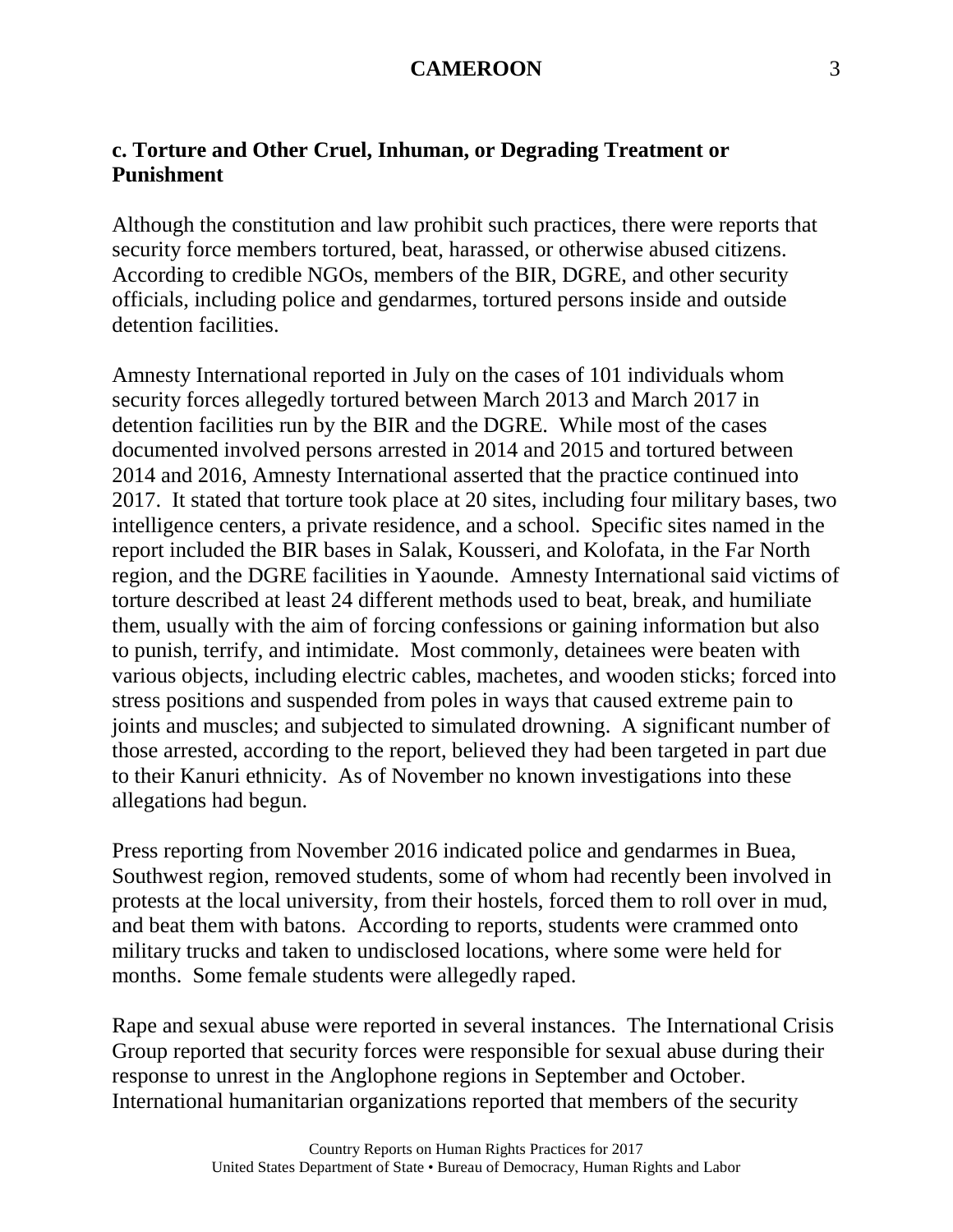forces stopped female refugees who travelled without national identity cards and sexually exploited them in exchange for letting the women pass through security checkpoints.

The United Nations reported that as of October it had received four allegations of sexual exploitation and abuse against Cameroonian peacekeepers. One allegation of an exploitative relationship, one allegation of transactional sex, and two allegations of the rape of a child were made against military personnel serving with the UN Multidimensional Integrated Stabilization Mission in the Central African Republic. As of October 26, all investigations were pending. In two cases the United Nations suspended payments to the accused personnel; in the other two, interim actions were pending the identification of the personnel involved.

#### **Prison and Detention Center Conditions**

Prison conditions remained harsh and potentially life threatening due to gross overcrowding, inadequate food and medical care, physical abuse, and poor sanitary conditions.

Physical Conditions: Overcrowding remained pervasive in most prisons, especially in major urban centers. Officials held prisoners in dilapidated, colonialera prisons, where the number of inmates was as much as four to five times the intended capacity. Prisons generally had separate wards for men, women, and children, but authorities often held detainees in pretrial detention and convicted prisoners together. In many prisons, toilet areas were common pits with multiple holes. In some cases, women benefitted from better living conditions, including improved toilet facilities and less crowded living quarters. Authorities claimed to hold sick persons separately from the general prison population, but this was often not the case.

The central prison in Maroua, Far North region, built in the 1930s and with an intended capacity of 350, held an estimated 1,600 inmates as of June. The central prison in Garoua, North region, with an intended capacity of 500, held nearly 2,000 inmates as of June 30. The central prison in Ngaoundere, Adamawa region, was designed for 500 inmates yet hosted 1,286 detainees as of July, over half of whom had not been convicted of any crime. As of July the principal prison in Edea, Littoral region, which had an intended capacity of 100, held 402 inmates, most of whom slept on the floor. The Kondengui central prison in Yaounde held approximately 4,000 inmates as of June, but its intended capacity was 1,500. The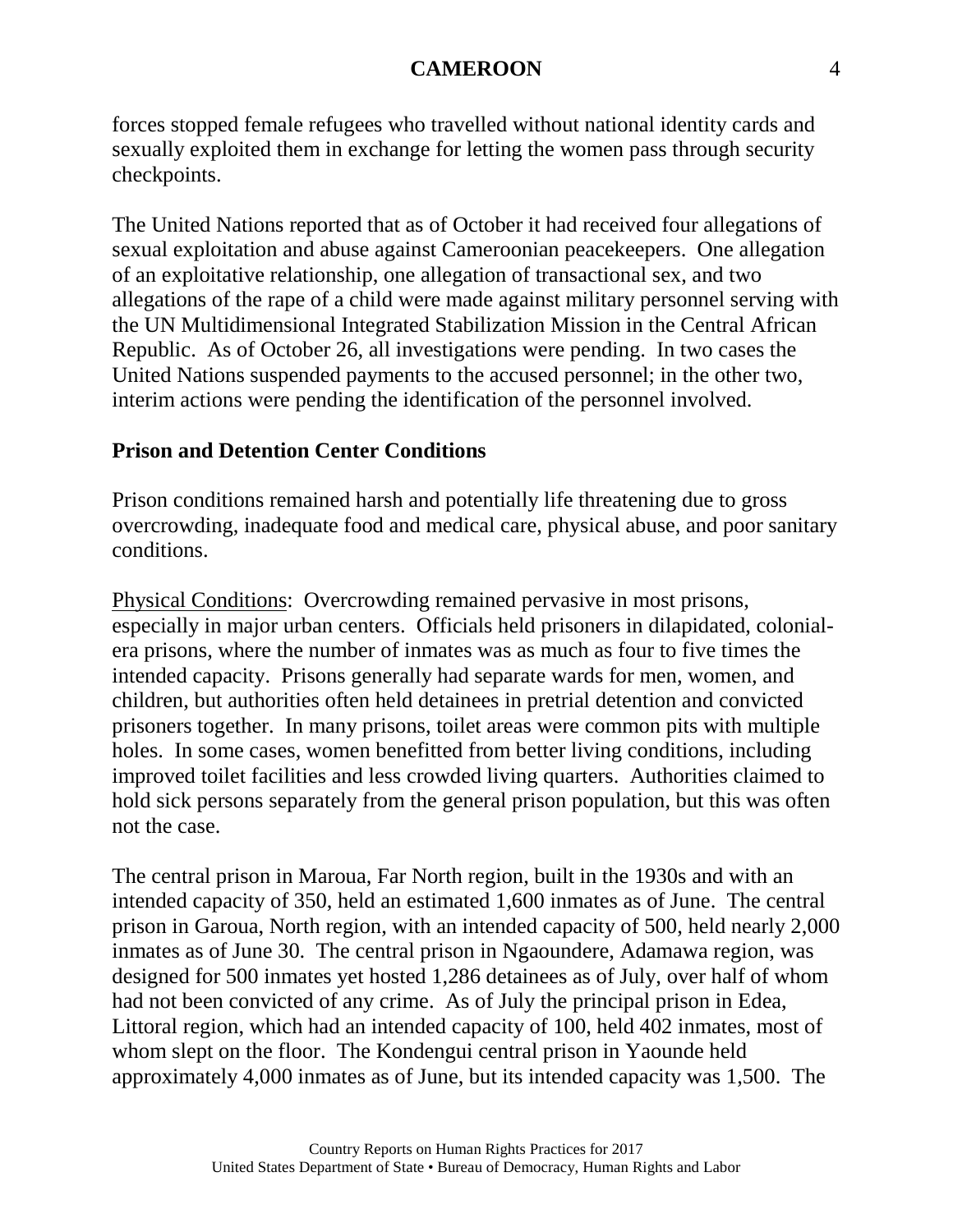central prison in Buea, Southwest region, built to host 300 inmates, held 1,175 inmates as of July.

Amnesty International recorded testimonies by suspected Boko Haram affiliates who were held at different times and in various detention facilities from 2014 to March 2017. Poor detention conditions included extreme overcrowding, inadequate and insufficient food and water, little or no access to sanitation, denial of medical assistance, and lack of access to fresh air or sunlight.

As in 2016, physical abuse by prison guards and prisoner-on-prisoner violence were also problems. According to media outlets and NGOs, on March 12-13, inmates of Garoua Central Prison launched a protest that developed into a mutiny. The prisoners were reportedly protesting life-threatening overcrowding. Prisoners denounced lack of potable water and other inhuman conditions. Some detainees besieged the main prison courtyard and refused to return to their cells because of excessive heat and poor ventilation. The protest allegedly became violent when security force members attempted to return the prisoners to their cells forcibly. Three inmates died, according to official sources, and more than 40 were injured.

Disease and illness were widespread. Malnutrition, tuberculosis, bronchitis, malaria, hepatitis, scabies, and numerous other untreated conditions, including infections, parasites, dehydration, and diarrhea, were rampant. The number of deaths associated with detention conditions or actions of staff members or other authorities was unknown. Observers indicated there had been 26 cases of tuberculosis in the central prison in Garoua, North region, since January. Amnesty International estimated that dozens of detainees died in both BIR and DGRE-run detention facilities between late 2013 and May 2017 because of torture and other mistreatment.

Corruption among prison personnel was reportedly widespread. Visitors were forced to bribe wardens to access inmates. Some visitors reported paying 2,000 CFA francs (\$3.73)--the minimum daily wage is roughly CFA francs 570 (\$1.06). Prisoners bribed wardens for special favors or treatment, including temporary freedom, cell phones, beds, and transfers to less crowded areas of the prisons. Due to inability to pay fines, some prisoners remained imprisoned after completing their sentences or receiving court orders of release.

As in the previous year, Amnesty International reported cases of persons held in unofficial detention sites, including BIR and/or DGRE-run facilities and other detention centers run by the security forces. As of mid-March the number of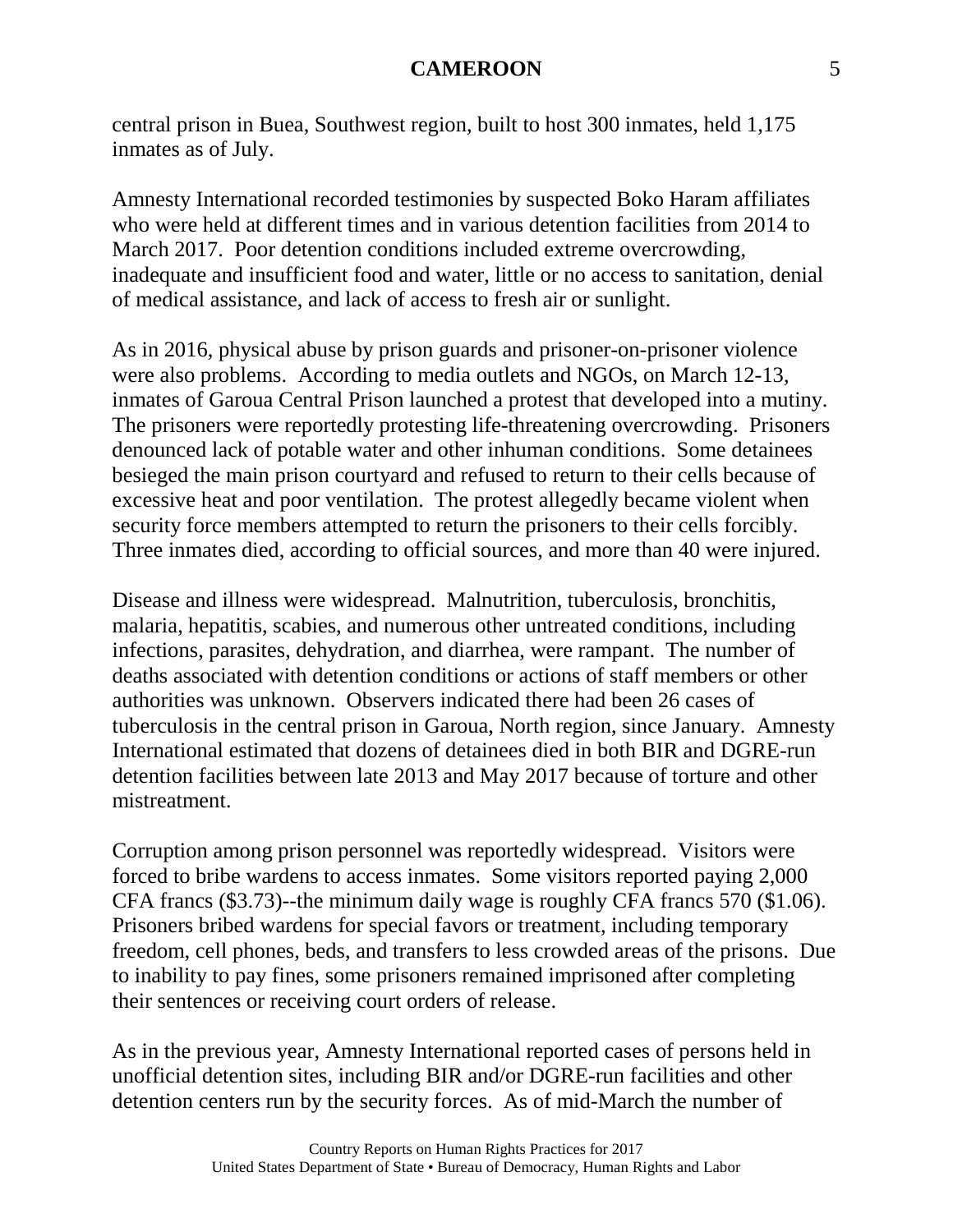persons held in Salak (Maroua, Far North region) and DGRE Lac (Yaounde, Center region) was at least 20 in each facility, based on estimates by Amnesty International. Local news sources reported that authorities had released 18 presumed Boko Haram members on August 10 after holding them for more than 10 months in Salak. Some sources stated that a number of Salak prisoners had been transferred to the central prison in Maroua.

Administration: Independent authorities often investigated credible allegations of life-threatening conditions. Visitors needed formal authorization from the state counsel; without authorization, they had to bribe prison staff to communicate with inmates. In addition, visits to Boko Haram suspects were highly restricted. Some detainees were held far from their families, reducing the possibility of visits.

Independent Monitoring: The government permitted international humanitarian organizations access to prisoners in official prisons. For example, the International Committee of the Red Cross had access to five prisons, including Maroua and Kousseri in the Far North region, Garoua in the North, Bertoua in the East, and Kondengui principal prison in Yaounde, Center region. Observers did not have access to prisoners held in unofficial military detention facilities. The National Commission on Human Rights and Freedoms (NCHRF) and NGOs, including the Commission for Justice and Peace of the Catholic Archdiocese, made infrequent unannounced prison visits. In July authorities denied a request by a joint delegation of foreign experts to visit the Yaounde Kondengui principal and central prisons. As of September, authorities had not approved an August 11 request by the NCHRF to visit detention facilities at the Secretariat of State for Defense (SED), DGRE, and National Surveillance Directorate.

Authorities allowed NGOs to conduct formal education and other literacy programs in prisons. At the principal prison in Edea, Littoral region, NGO Christian Action for the Abolition of Torture sponsored a Literacy and Social Reintegration Center that provided primary and lower secondary education to inmates. Human IS Right, a Buea-based civil society organization, in partnership with Operation Total Impact, continued their formal education and reformation education program in principal prisons of Buea and Kumba, Southwest region.

Improvements: An international humanitarian organization reported that health conditions, especially malnutrition, had improved in the prisons it worked in since it started collaborating more closely with government. It also stated it had agreements with some hospitals and took care of some medical bills of prisoners who required outside medical attention.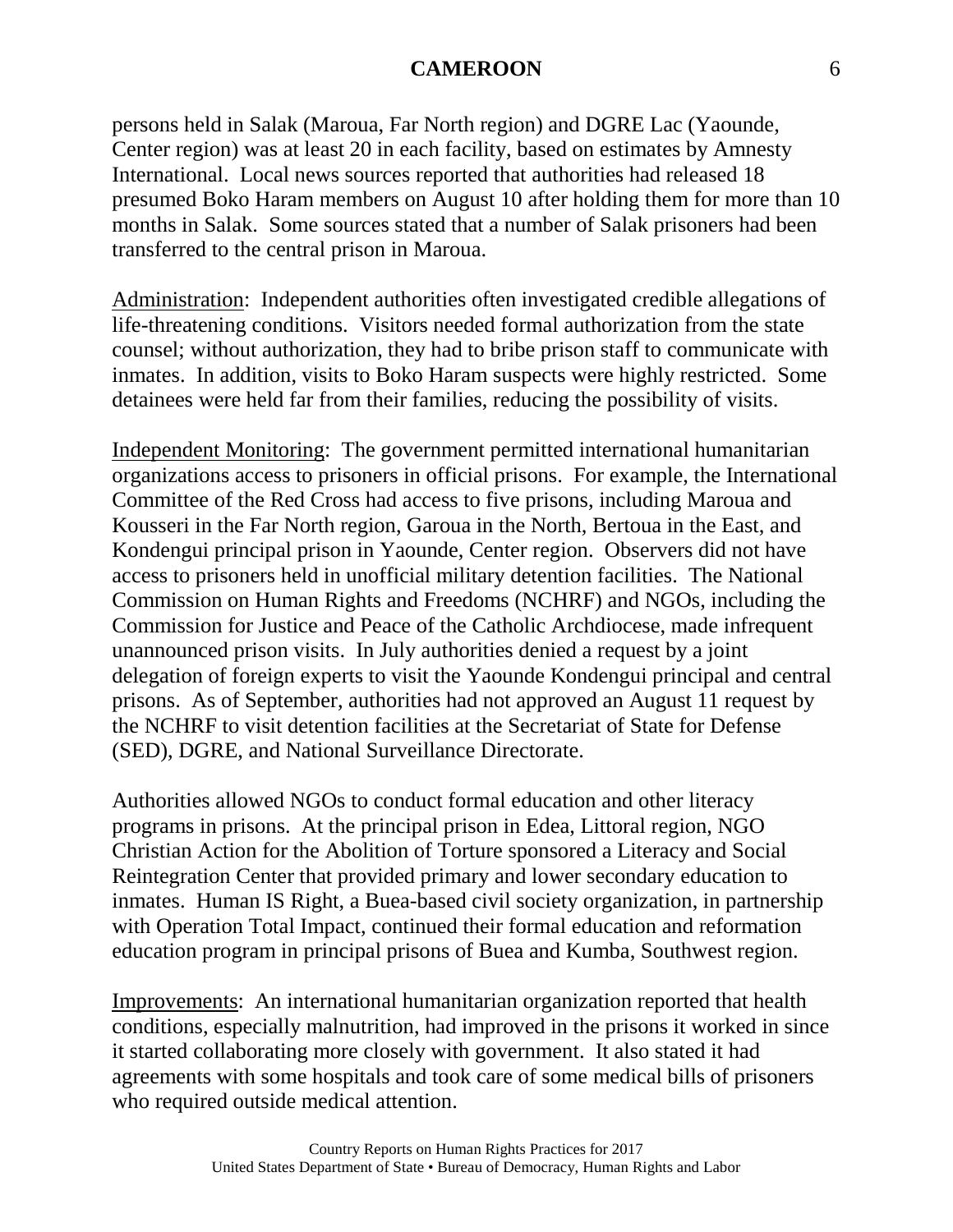### **d. Arbitrary Arrest or Detention**

The constitution and law prohibit arbitrary arrest and detention and provide for the right of any person to challenge the lawfulness of their arrest or detention in court. The law states that, except in the case of an individual discovered in the act of committing a felony or misdemeanor, the officials making the arrest shall disclose their identity and inform the person arrested of the reason. The law also provides that persons arrested on a warrant shall be brought immediately before the examining magistrate or the president of the trial court who issued the warrant, and that the accused persons shall be given reasonable access to contact their family, obtain legal advice, and arrange for their defense. On several occasions the government did not respect these provisions.

#### **Role of the Police and Security Apparatus**

The national police, DGRE, Ministry of Defense, Ministry of Territorial Administration and Decentralization, and, to a lesser extent, Presidential Guard, are responsible for internal security. The Ministry of Defense--which includes the gendarmerie, army, and the army's military security unit--reports to an office of the Presidency, resulting in strong presidential control of security forces. The army is responsible for external security; the national police and gendarmerie have primary responsibility for law enforcement. The gendarmerie alone has responsibility in rural areas. The national police--which includes the public security force, judicial police, territorial security forces, and frontier police--report to the General Delegation of National Security (DGSN), which is under the direct authority of the Presidency.

The government took some steps to hold police accountable for abuses of power. Police remained ineffective, poorly trained, and corrupt. Impunity continued to be a problem.

Civilian authorities maintained some control over the police and gendarmerie, and the government had some mechanisms in place to investigate and punish abuse and corruption. The DGSN and gendarmerie investigated reports of abuse and forwarded cases to the courts. Lesser sanctions were handled internally. The DGSN, Ministry of Defense, and Ministry of Justice claimed members of security forces were sanctioned during the year for committing abuses, but few details were known about investigations or any subsequent accountability.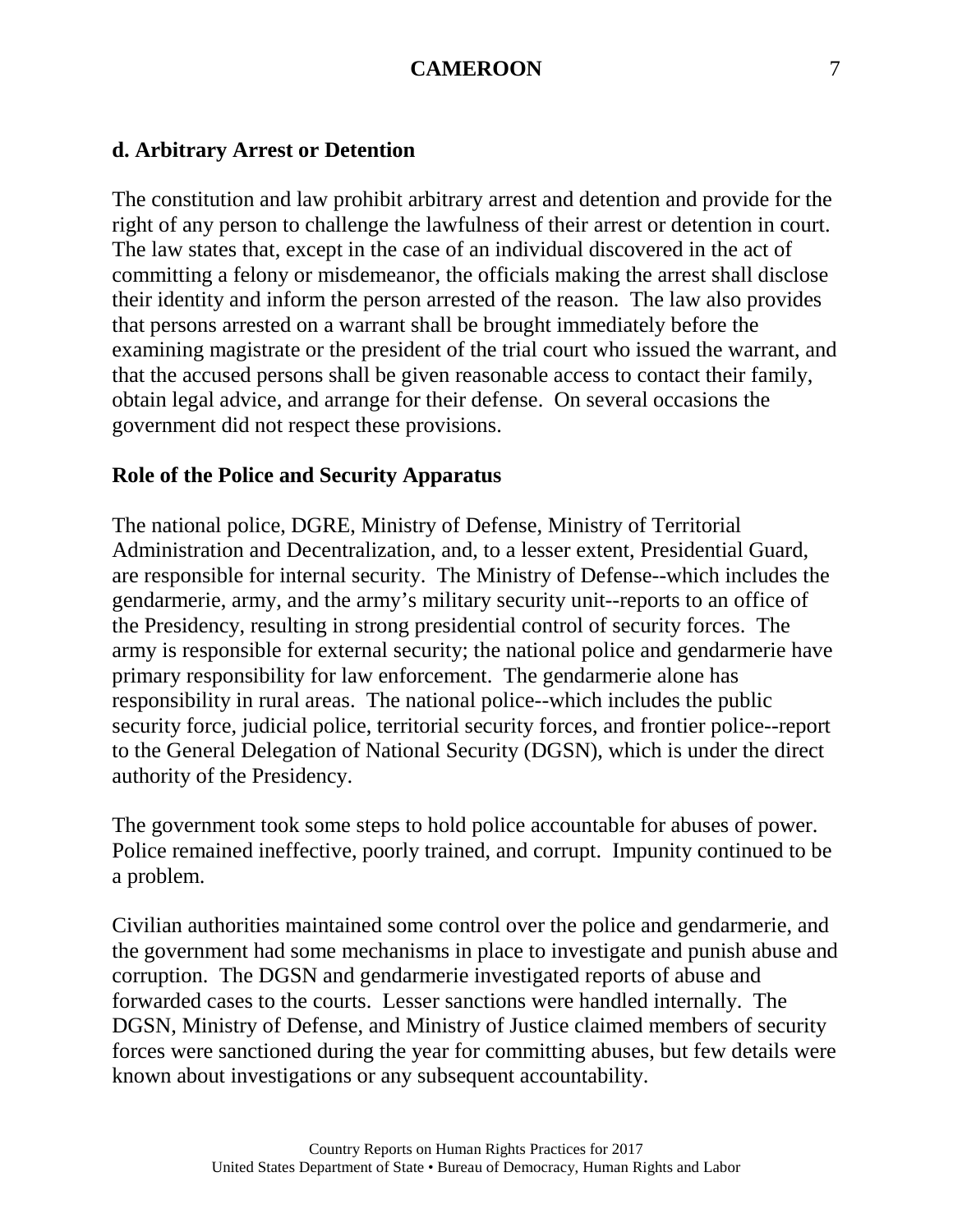The National Gendarmerie and the army have special offices to investigate abuse. The secretary of state for defense and the minister-delegate at the Presidency are in charge of prosecuting abusers. The minister-delegate of defense refers cases involving aggravated theft, criminal complicity, murder, and other major offenses to the military courts for trial.

As of November, the Military Court had not issued a decision in the prosecution of gendarme officer Lazare Leroy Dang Mbah, who was placed on pretrial detention following his involvement in the death of Moupen Moussa in March 2016 at an SED detention facility. Mbah detained and beat Moussa for failing to produce his national identity card. In the criminal procedure, the accused pleaded guilty of the charges listed against him. In addition the trial for Colonel Charles Ze Onguene, former commander of the Far North Gendarmerie Legion, continued before the Military Court in Yaounde. Colonel Ze was charged in connection with a cordonand-search operation carried out in the villages of Magdeme and Double, Far North region, in 2014, during which more than 200 men and boys were arbitrarily arrested and taken to the gendarmerie in Maroua. At least 25 of them died in custody the same night, according to official sources.

### **Arrest Procedures and Treatment of Detainees**

The law requires police to obtain a warrant before making an arrest, except when a person is caught in the act of committing a crime, but police often did not respect this requirement. The law provides that detainees be brought promptly before a magistrate, although this often did not occur. Police may legally detain a person in connection with a common crime for up to 48 hours, renewable once. This period may, with the written approval of the state counsel, be exceptionally extended twice before charges are brought. Nevertheless, police and gendarmes reportedly often exceeded these detention periods. The law also permits detention without charge for renewable periods of 15 days by administrative authorities such as governors and civilian government officials serving in territorial command. The law provides for access to legal counsel and family members, although police frequently denied detainees access to both. The law prohibits incommunicado detention, but it occurred, especially in connection with the fight against Boko Haram. The law permits bail, allows citizens the right to appeal, and provides the right to sue for unlawful arrest, but these rights were seldom respected.

Arbitrary Arrest: Police, gendarmes, BIR officials, and government authorities reportedly continued to arrest and detain persons arbitrarily, often holding them for prolonged periods without charge or trial and at times incommunicado. "Friday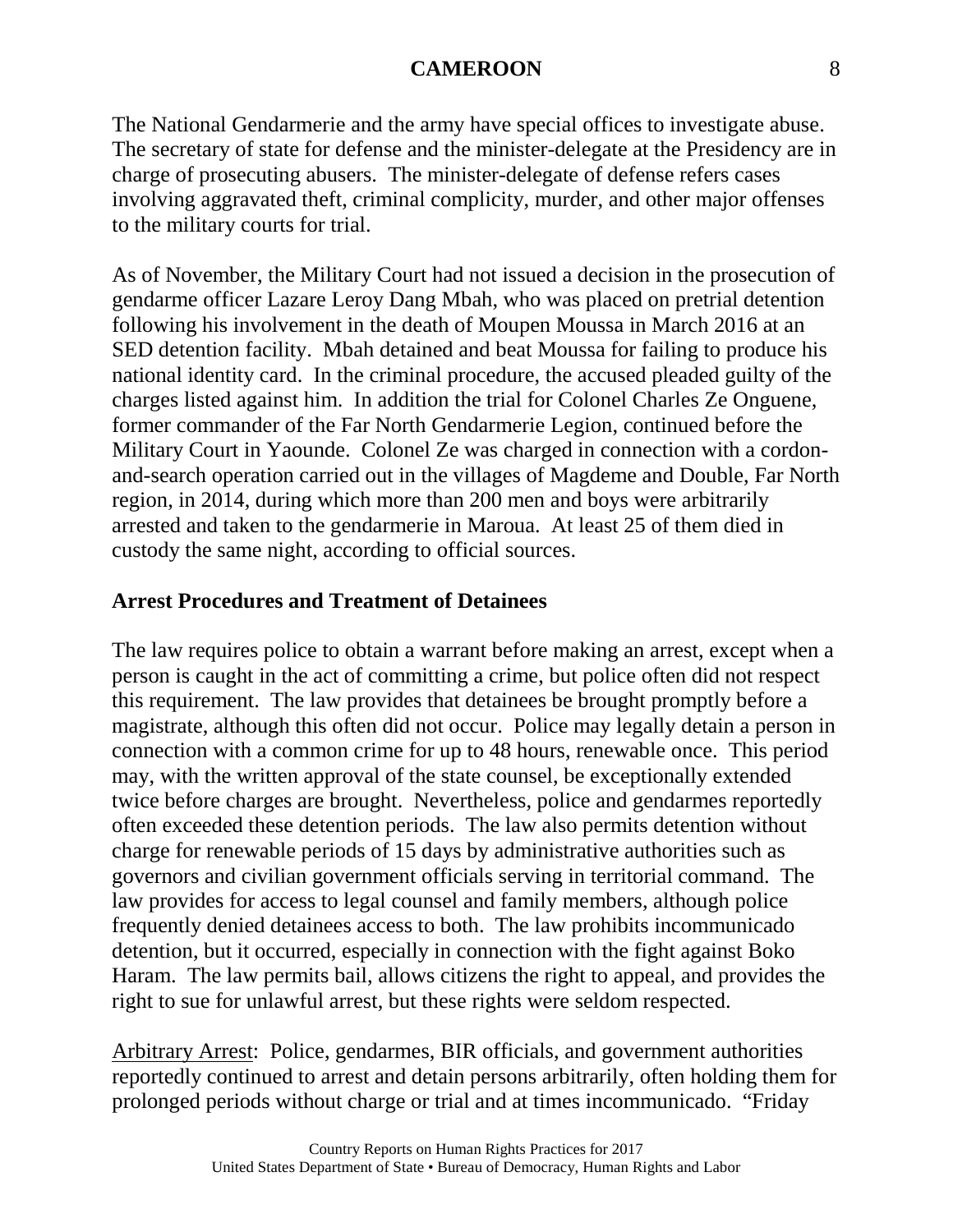arrests," a practice whereby individuals arrested on a Friday typically remained in detention until at least Monday unless they paid a bribe, continued albeit to a limited extent. There were several reports police or gendarmes arrested persons without warrants on circumstantial evidence alone, often following instructions from influential persons to settle personal scores. There were also reports police or gendarmes arbitrarily arrested persons during neighborhood sweeps for criminals and stolen goods or arrested persons lacking national identification cards, especially in connection with the Anglophone crisis and the fight against Boko Haram.

There were several reports the government arbitrarily arrested and detained innocent citizens. Between November 2016 and July 2017, authorities arrested dozens of Anglophone activists and bystanders for no apparent reason. Police arrested some persons without informing them of the charges. In some instances the government did not inform family members where relatives were taken. On August 31 and September 1, the government released 55 Anglophone detainees. Others, up to 69 by some estimates, remained in detention as of September 30. In some cases, journalists covering events in the Anglophone regions were arrested and held for long periods of time without being notified of the charges against them.

On January 21, unidentified individuals in civilian clothing arrested Ayah Paul Abine, advocate general at the Supreme Court. The men took Ayah from his private home to the SED, where they held him without charge. In March, Ayah's lawyers filed an application for immediate release with the Mfoundi High Court in Yaounde. On March 16, Ayah learned the charges against him. Lawyers believed Ayah's detention was arbitrary because it happened over a weekend, he did not learn about the charges until several weeks later, and the arrest was in violation of the provisions of the criminal procedure code applicable to magistrates. On August 30, President Biya ordered the discontinuance of proceedings pending before the Military Court against Ayah, Nkongho Felix Agbor Balla, Fontem Aforteka'a Neba, and 52 others arrested in relation to the Anglophone crisis.

Amnesty International's July report indicated that arbitrary arrests and detentions continued on a large scale in the Far North region, and even the basic legal safeguards concerning arrest and detention were rarely respected. According to the report, individuals were arrested arbitrarily and held in secret detention for several weeks or even months.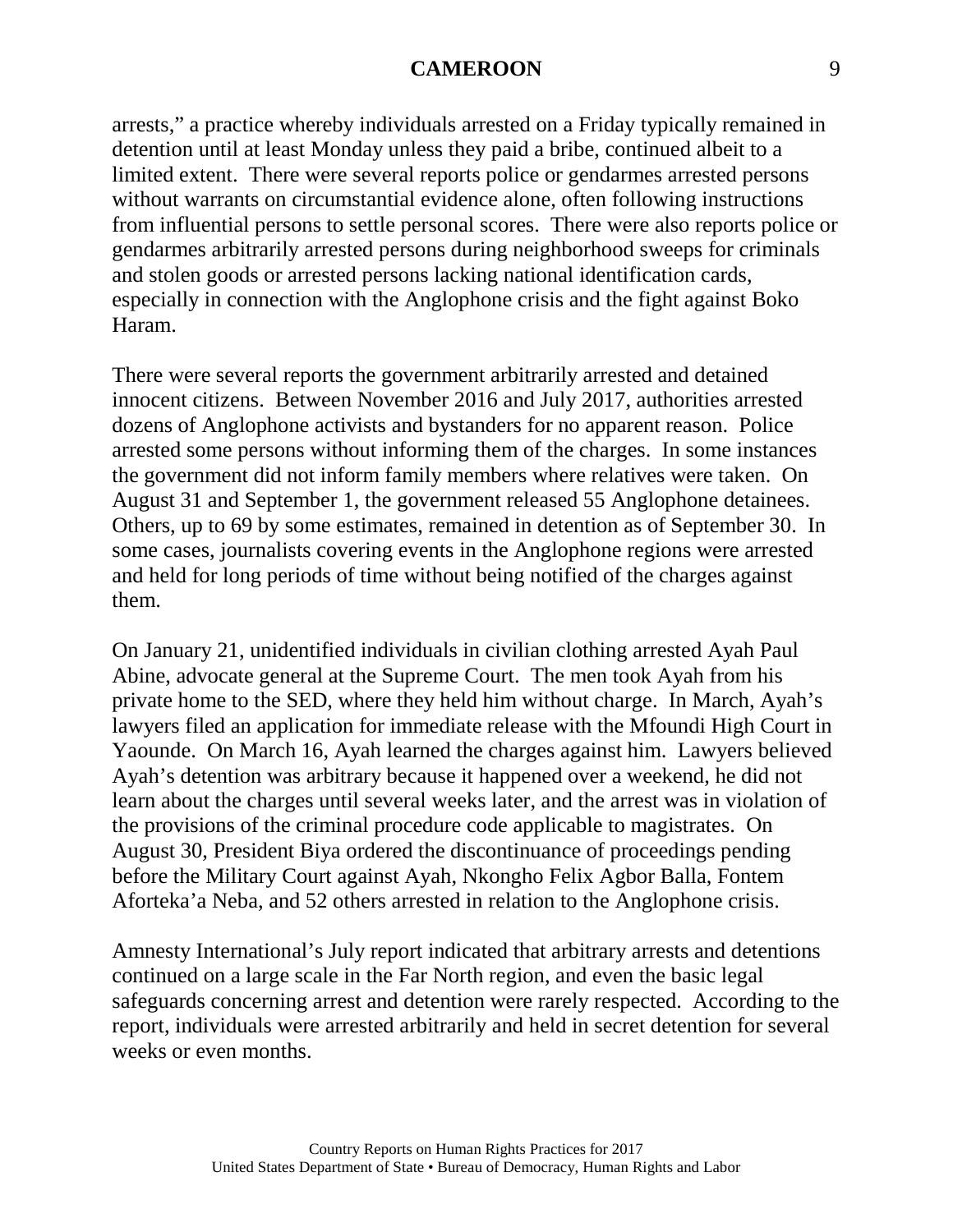Pretrial Detention: The law provides for a maximum of 18 months' detention before trial, but many detainees waited for years to appear in court. No comprehensive statistics were available on pretrial detainees. As of July, the central prison in Ngaoundere, Adamawa region, hosted 1,286 inmates, 735 of whom were pretrial detainees and appellants. Some pretrial detainees had been awaiting trial for more than two years. An international humanitarian organization claimed some alleged terrorists in detention had been in prison for so long that they no longer knew the addresses of their relatives. The increase in pretrial prison populations was due in large part to mass arrests of Anglophone activists and persons accused of supporting Boko Haram; staff shortages; lengthy legal procedures; lost files; administrative and judicial bottlenecks, including procedural trial delays; and corruption.

As of November, Oben Maxwell, an activist, remained in pretrial detention in the central prison in Buea, Southwest region. He was arrested in 2014 for holding an illegal meeting. The Military Court initially handled the case, but it was then assigned to the Court of First Instance in Buea with no progress. On October 30, the Military Court in Yaounde sentenced Abdoulaye Harissou, a public notary, to three years' imprisonment for nondenunciation. Having already served his sentence, he was released on November 12. The court sentenced another defendant in the case, Aboubakar Sidiki, president of opposition party Patriotic Movement of the Cameroonian Salvation, to 25 years. He appealed the court decision. Harissou and Sidiki were accused of hostility against the homeland and illegal possession of weapons of war and had been in pretrial detention since their arrests in August 2014.

# **e. Denial of Fair Public Trial**

The constitution and law provide for an independent judiciary, but the judiciary was frequently controlled by the president and majority party. Individuals reportedly accused innocent persons of crimes, often due to political motivations, or caused trial delays to solve personal disputes. Although authorities generally enforced court orders, there was at least one instance where a public entity was reluctant to respect a court decision.

The court system is subordinate to the Ministry of Justice. The constitution designates the president as "first magistrate," thus "chief" of the judiciary, making him the legal arbiter of any sanctions against the judiciary. The constitution specifies the president is the guarantor of the legal system's independence. He appoints all judges, with the advice of the Higher Judicial Council. During the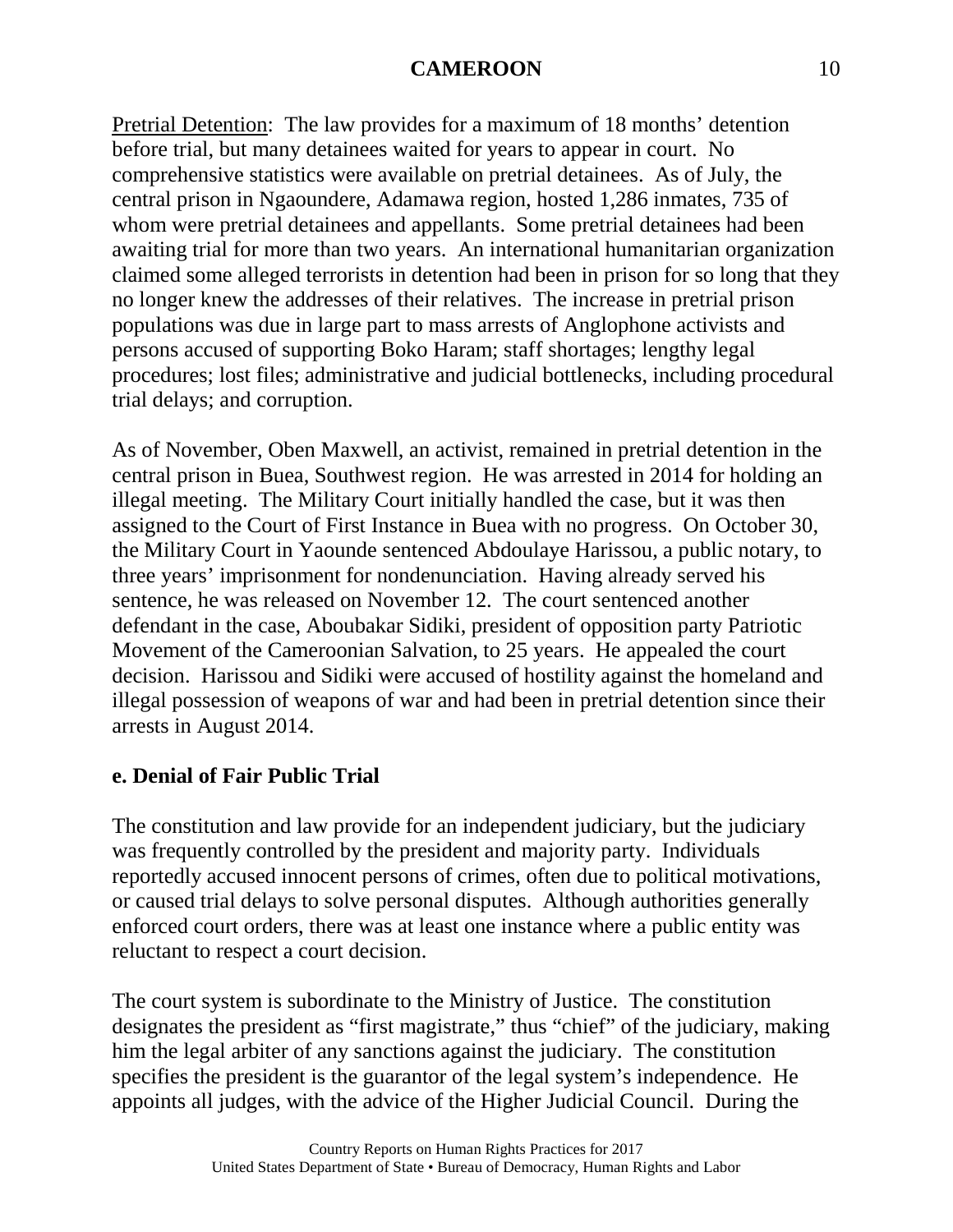year the president invoked the military code of justice and ordered the discontinuance of proceedings pending before military courts against Anglophone activists, including those for whom the court had previously denied bail. While judges hearing a case should be governed only by the law and their conscience as provided for by the constitution, in some matters they are subordinate to the minister of justice, or to the minister in charge of military justice. The Special Criminal Court must have approval from the minister of justice before it may drop charges against a defendant who offers to pay back the money he/she was accused of having embezzled. Despite the judiciary's partial independence from the executive and legislative branches, the president appoints all members of the bench and legal department of the judicial branch, including the president of the Supreme Court, and may dismiss them at will.

The legal system includes statutory and customary law, and many criminal and civil cases may be tried using either. Criminal cases generally were tried in statutory courts.

Customary courts served as a primary means for settling domestic cases, including succession, inheritance, and child custody cases. Customary courts may exercise jurisdiction in a civil case only with the consent of both parties. Either party has the right to appeal an adverse decision by a customary court to the statutory courts.

Customary court convictions involving alleged witchcraft are automatically transferred to the statutory courts, which act as the courts of first instance.

Customary law is deemed valid only when it is not "repugnant to natural justice, equity, and good conscience," but many citizens in rural areas remained unaware of their rights under civil law and were taught they must abide by customary law. Customary law partially provides for equal rights and status; men may limit women's rights regarding inheritance and employment. Customary law as practiced in rural areas is based on the traditions of the predominant ethnic group and is adjudicated by traditional authorities of that group. Some traditional legal systems regard wives as the legal property of their husbands.

Military courts may exercise jurisdiction over civilians for offenses including: offenses committed by civilians in military establishments; offenses relating to acts of terrorism and other threats to the security of the state including piracy; unlawful acts against the safety of maritime navigation and oil platforms; offenses relating to the purchase, importation, sale, production, distribution, or possession of military effects or insignia as defined by regulations in force; cases involving civil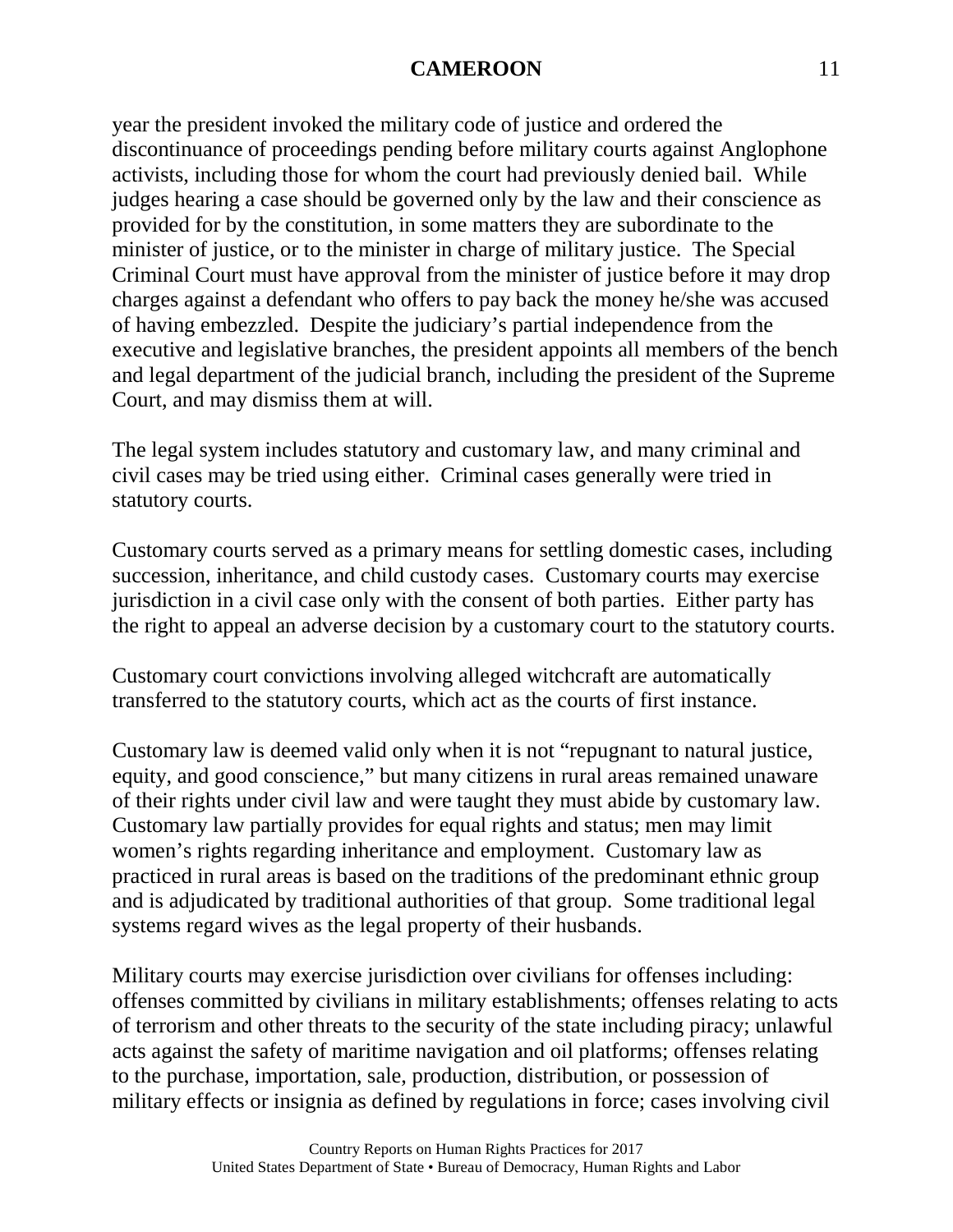unrest or organized armed violence; and crimes committed with firearms, including gang crimes, banditry, and highway robbery.

### **Trial Procedures**

The constitution and law provide for the right to a fair and public hearing, without undue delay, in which the defendant is presumed innocent, but authorities did not always respect the law. Defendants have the right to be informed promptly and in detail of the charges, with free assistance of an interpreter. Many pretrial suspects were treated as if they were convicted. Defendants have the right to be present and to consult with an attorney of their choice, but in many cases the government did not respect this right, particularly in cases of alleged support for Boko Haram. When defendants cannot pay for their own legal defense, the court may appoint counsel at the public's expense; however, the process was often burdensome and lengthy. Authorities generally allowed defendants to question witnesses and to present witnesses and evidence on their own behalf. Defendants have the right to adequate time and facilities to prepare a defense and not to be compelled to testify or confess guilt. Defendants may appeal convictions. The law extends these rights to all citizens, although they were not always extended in the cases of suspected Boko Haram affiliates.

Persons suspected of complicity with Boko Haram or considered likely to compromise the security of the state were consistently tried by military courts, and typically the quality of legal assistance was poor. The government assigned cases to trainee lawyers, who received 5,000 CFA francs (\$9.32) per hearing for legal fees, and the payment procedure was cumbersome. Consequently, attorneys lacked motivation to handle such cases. In an interview published in *L'Oeil du Sahel* on March 1, barrister Richard Dzavigandi noted that for some lawyers, defending a terrorist suspect was an immoral cause. In addition, designated lawyers were often not allowed to access case files or visit their clients, which contributed to the poor quality of legal assistance. According to estimates by the Cameroon Bar Association, the military court in Maroua, Far North region, announced approximately 200 capital punishment sentences in 2016, 114 of which were between August and December. Sentences by military courts could be and were appealed to civilian courts. For example, on January 12, the Court of Appeals acquitted Abamat Madam Alifa and Gueme Ali, whom a military tribunal initially sentenced to death on terrorism-related charges. The same day the Court of Appeals also cancelled a military court decision and requalified the offenses concerning Damsa Dapsia Nadege Nadia, whom the military court initially had sentenced to death. The state has not executed anyone sentenced since 1997.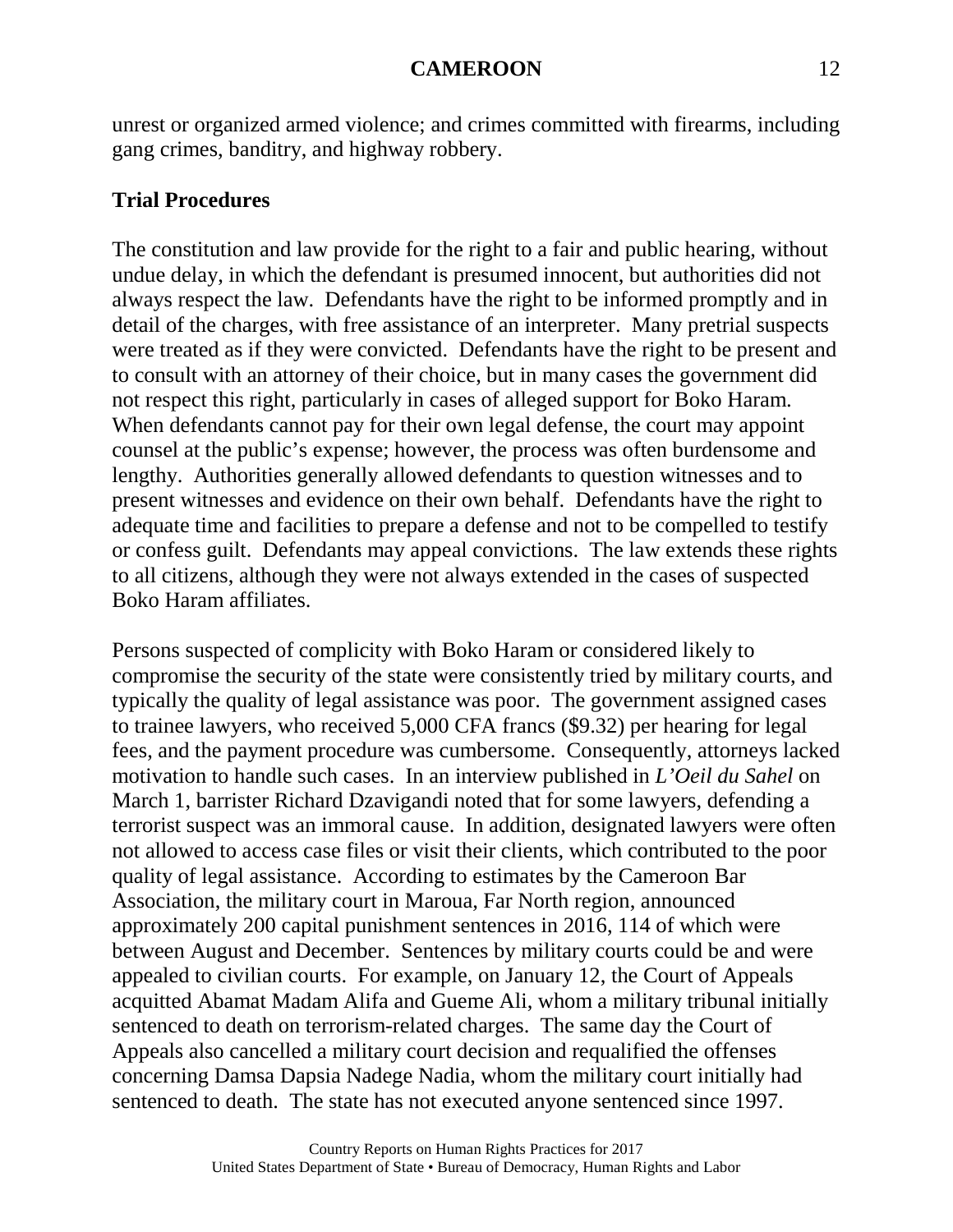# **Political Prisoners and Detainees**

No statistics were available on the precise number of political prisoners. Political prisoners were detained under heightened security, often in SED facilities. Some were allegedly held in DGRE facilities and at the central and principal prisons in Yaounde. The government did not permit access to such persons on a regular basis, or at all, depending on the case.

# **Civil Judicial Procedures and Remedies**

Citizens and organizations have the right to seek civil remedies for human rights violations through administrative procedures or the legal system; both options involved lengthy delays. Unlike in the previous year, there were no reports the government failed to comply with court decisions on labor issues.

Individuals and organizations may appeal adverse domestic decisions to regional human rights bodies. Marafa Hamidou Yaya and Yves Michel Fotso, both accused of corruption, filed a complaint against the government with the United Nations' working group on arbitrary detention.

# **Property Restitution**

Over the past few years, to implement infrastructure projects, the government seized land occupied or used by civilians. The government failed to resettle or compensate those displaced in a prompt manner, leading them to protest in the streets on several occasions. In a few cases, corrupt officials misappropriated the money the government had earmarked for compensation. In 2016 the government identified some offenders and opened cases against them. The cases were pending as of November. There was no reporting of intentional targeting of particular groups for discriminatory treatment.

# **f. Arbitrary or Unlawful Interference with Privacy, Family, Home, or Correspondence**

Although the constitution and law prohibit arbitrary interference with privacy, family, home, or correspondence, these rights were subject to restriction for the "higher interests of the state," and there were credible reports police and gendarmes harassed citizens and conducted searches without warrants.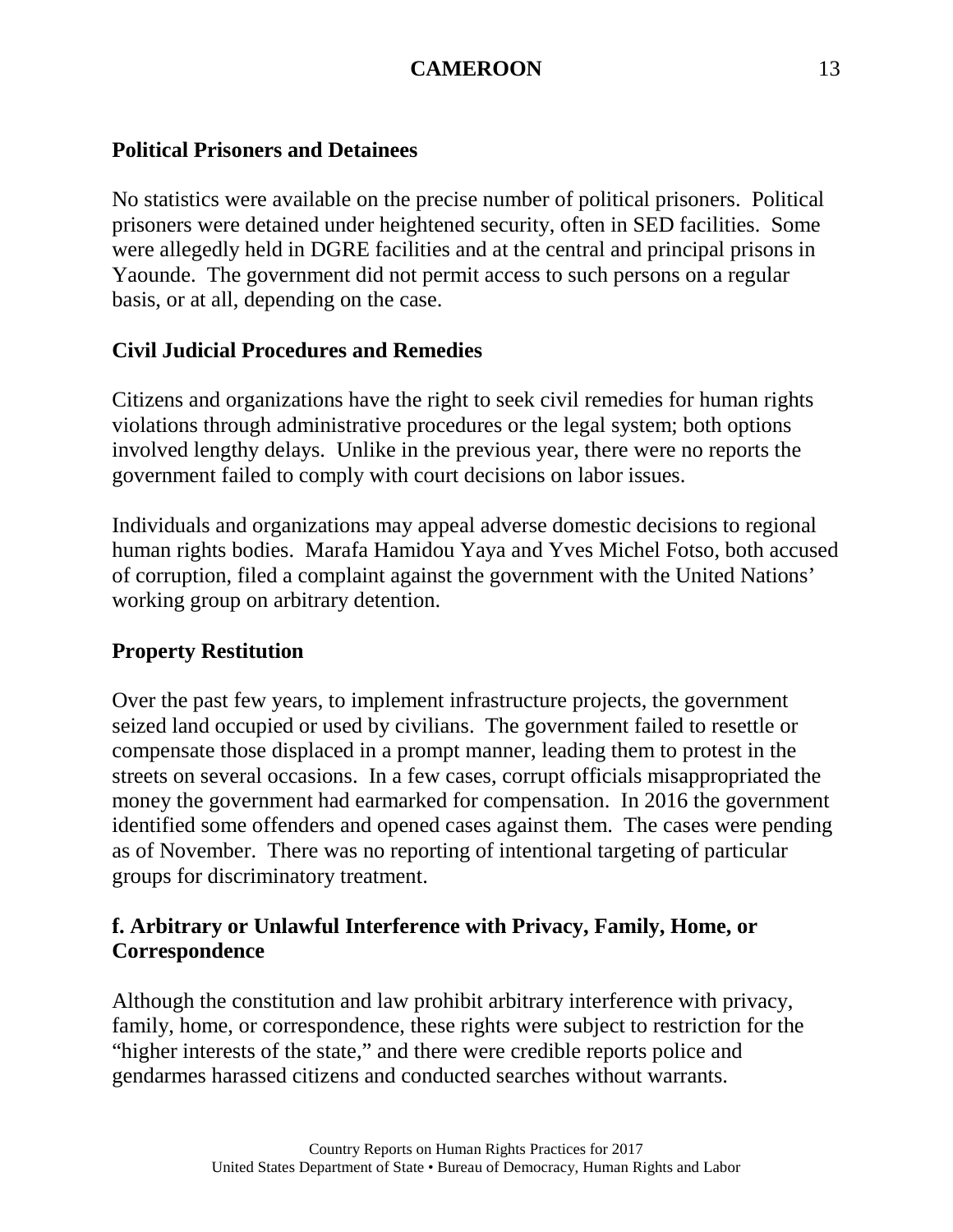The law permits a police officer to enter a private home during daylight hours without a warrant if he is pursuing a criminal suspect. Police and gendarmes often did not comply with this provision. A police officer may enter a private home at any time in pursuit of a person observed committing a crime.

An administrative authority, including a governor or senior divisional officer, may authorize police to conduct neighborhood sweeps without warrants, and this occurred.

Police and gendarmes sometimes sealed off a neighborhood, systematically searched homes, arrested persons, sometimes arbitrarily, and seized suspicious or illegal articles. In the early morning of March 18, security forces allegedly conducted a cordon-and-search operation in the neighborhoods of Metta Quarter, Azire, and T-Junction in Bamenda, Northwest region. They arrested and detained citizens without national identity cards until their identities could be established. They allegedly transported some of the persons arrested to unknown destinations in military trucks.

There were several reports police arbitrarily confiscated electronic devices and did not return them, especially in Anglophone regions.

# **Section 2. Respect for Civil Liberties, Including:**

# **a. Freedom of Expression, Including for the Press**

The law provides for freedom of expression, including for the press, but the government often restricted this right.

Freedom of Expression: Government officials penalized individuals or organizations that criticized or expressed views at odds with government policy. Individuals who criticized the government publicly or privately frequently faced reprisals. On several occasions, the government used the law requiring permits or government notification of public protests to stifle discourse, and many civil society and political organizations reported increased difficulty in obtaining approval to organize public gatherings. The government attempted to impede criticism by monitoring political meetings. In May government authorities reportedly shut down an Amnesty International news conference at which the rights group planned to discuss the plight of three students sentenced to a decade in prison for a Boko Haram joke.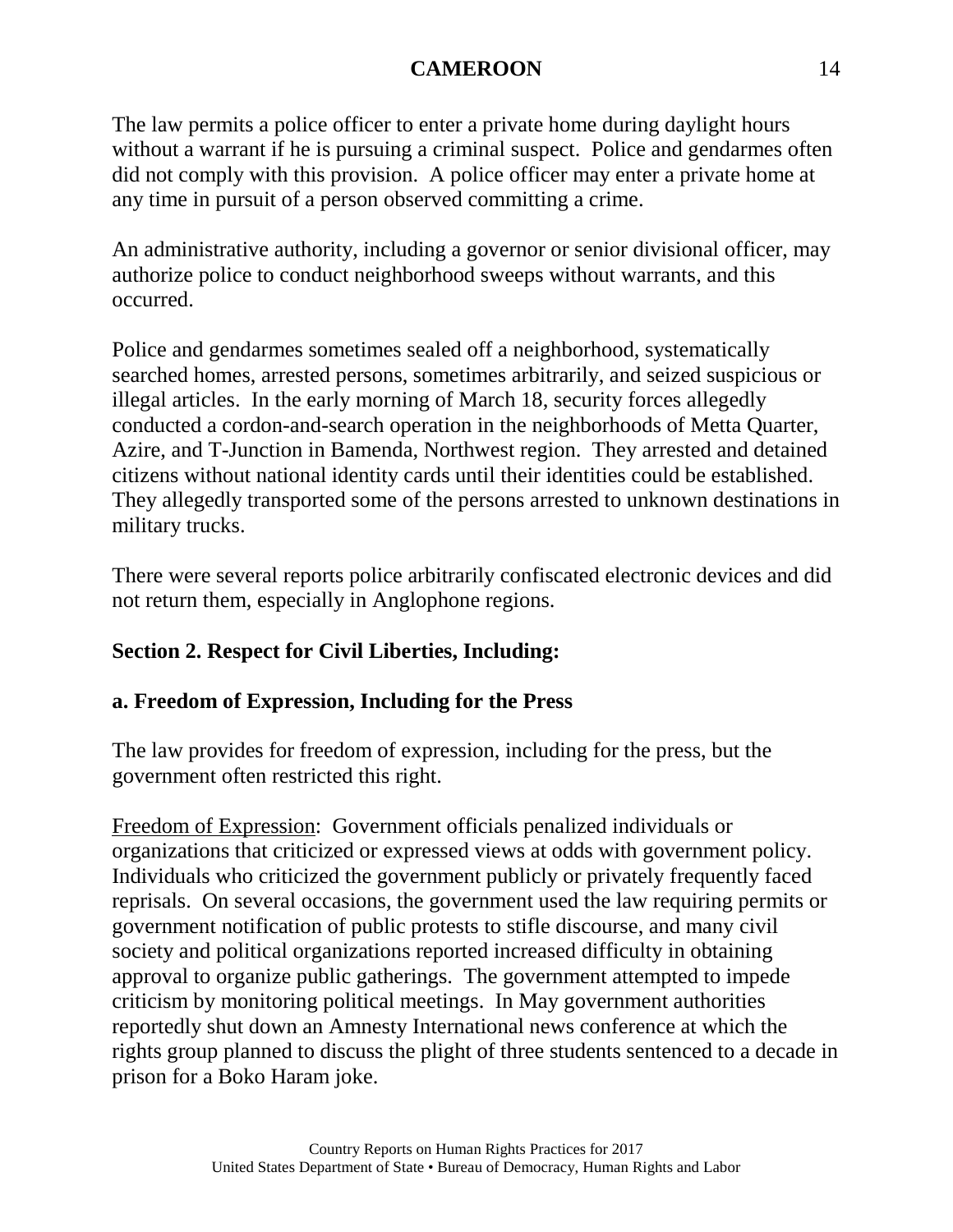The government also used antiterrorism legislation to exercise control over public and private expression. On April 24, the military court in Yaounde sentenced Radio France International (RFI)'s Hausa service journalist Ahmed Abba to 10 years in prison for "nondenunciation of acts of terrorism" and "laundering the proceeds of terrorist acts." Authorities arrested Abba in 2015 in Maroua, Far North region, on suspicion of collaborating with Boko Haram and withholding information. After a 29-month imprisonment, Abba was released on December 22 when an Appeals Court judge acquitted him of "laundering of the proceeds of terrorism." The judge, however, upheld the "nondenunciation of acts of terrorism" charge and sentenced Abba to 24 months in prison (time served) and a fine of CFA 55 million francs (\$102,611).

Press and Media Freedom: Independent media were active and expressed a wide variety of views, although there were restrictions, especially on editorial independence, in part due to stated terrorism concerns, the fight against Boko Haram, and the crisis in the two Anglophone regions. Journalists reported practicing self-censorship to avoid repercussions for criticizing the government, especially on security matters.

Violence and Harassment: Police, gendarmes, and other government agents arrested, detained, physically attacked, and intimidated journalists for their reporting.

Based on estimates by the National Commission on Human Rights and Freedoms, and the Committee to Protect Journalists (CPJ), authorities arrested at least eight journalists in connection with their reporting of the Anglophone crisis. On February 9, security forces arrested Atia Tilarious Azohnwi, a political journalist with *The Sun* and Amos Fofung, bureau chief at *The Guardian Post*. Both were released in August without charges. Tim Finnian and Hans Achomba were arrested in January for reporting critical of the government; they were released after the president's August 30 decree, which freed 55 detainees.

Censorship or Content Restrictions: The National Communication Council (NCC) is empowered to ensure all printed media comply with the legal requirement that editors in chief deposit two signed copies of each newspaper edition with the Prosecutor's Office for scrutiny within two hours of publication. Journalists and media outlets practiced self-censorship, especially if the NCC had suspended them previously. The NCC issued several warnings and suspensions during the year.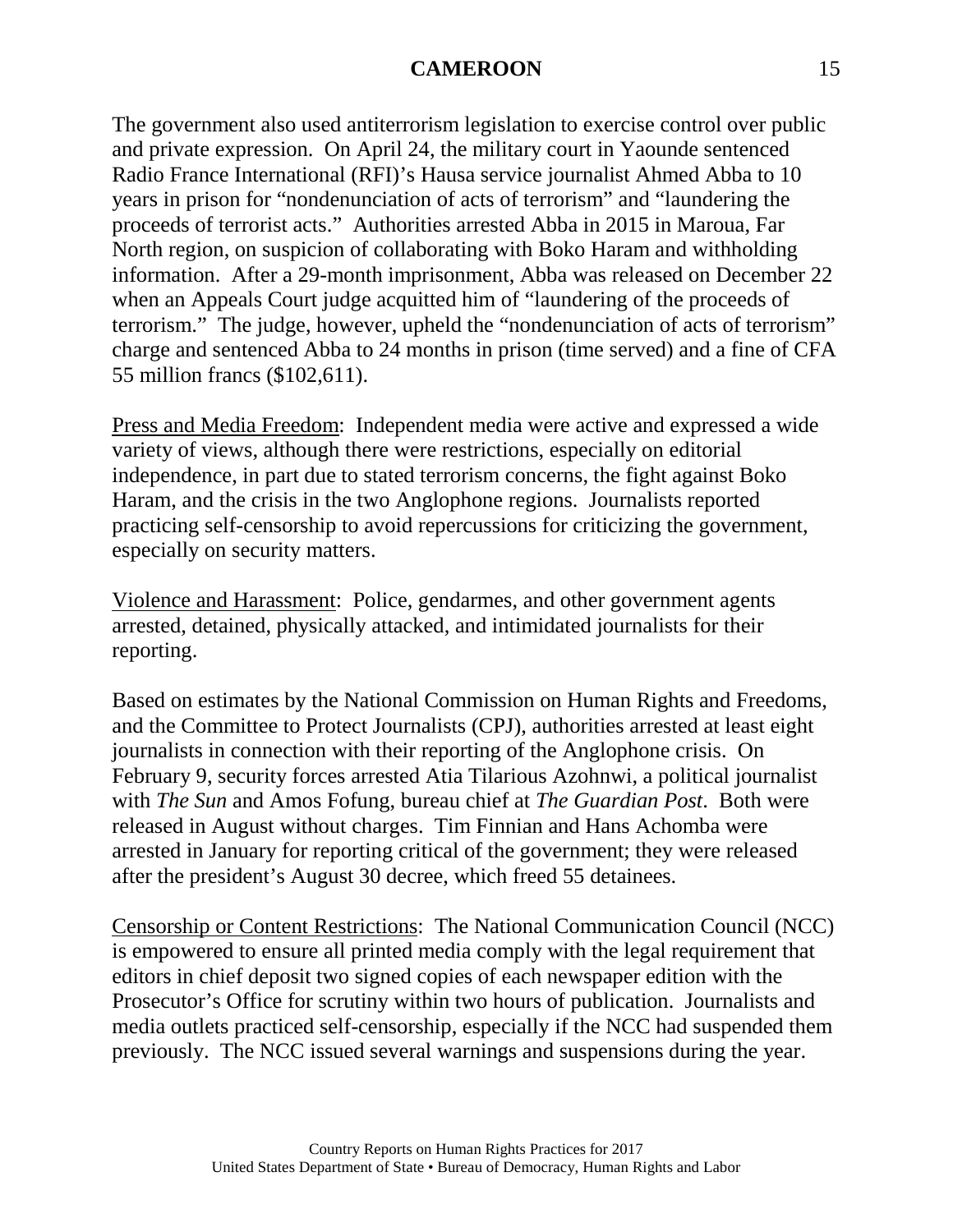NCC president Peter Esoka publicly warned journalists several times in the year to refrain from publishing stories on secession and federalism activities in the two Anglophone regions. On January 10, Northwest regional authorities sealed the premises of Bamenda-based Hot Cocoa 94 FM Radio. The authorities allegedly accused the station of inciting the population to civil disobedience. According to a CPJ report, the station was allowed to resume broadcasting within 48 hours with the condition that it handle sensitive issues objectively, especially during crisis situations. *Epervier Plus* and its editor received a six-month suspension for publishing allegations of embezzlement involving a senior divisional officer.

Libel/Slander Laws: Press freedom is further constrained by strict libel laws. These laws authorize the government, at its discretion and the request of the plaintiff, to criminalize a civil libel suit or to initiate a criminal libel suit in cases of alleged libel against the president or other high government officials. Such crimes are punishable by prison terms and heavy fines. The libel law places the burden of proof on the defendant. The government contended libel laws were aimed at safeguarding citizens whose reputations could be permanently damaged by defamation. The government and public figures reportedly used laws against libel or slander to restrict public discussion. On February 22, police arrested Medjo Lewis, editor of *La Detente Libre*. The High Court of Bafoussam, West region, subsequently sentenced him to two years in prison plus a fine of 10 million CFA francs (\$18,656) for defamation. Lewis was granted an early release in September.

### **Internet Freedom**

From January 17 to April 20, the government blocked access to the internet in the Southwest and Northwest regions. On January 17, the country's four telephone operators, including South Africa's MTN and France's Orange, informed their subscribers in both regions that internet services were no longer available for reasons "beyond their control." In late March the minister of telecommunications acknowledged authorities were behind the internet shutdown. Government authorities claimed the shutdown was an attempt to limit the propagation of images and misinformation about the crisis in the Anglophone regions, which the government perceived as a threat to peace and national unity. The Global Network Initiative released a statement in January expressing deep concerns about the restrictions on the internet and urging the government to lift the restrictions immediately.

Civil society organizations reported renewed, targeted Internet disruptions in select locations in the Southwest and Northwest regions after September 22 and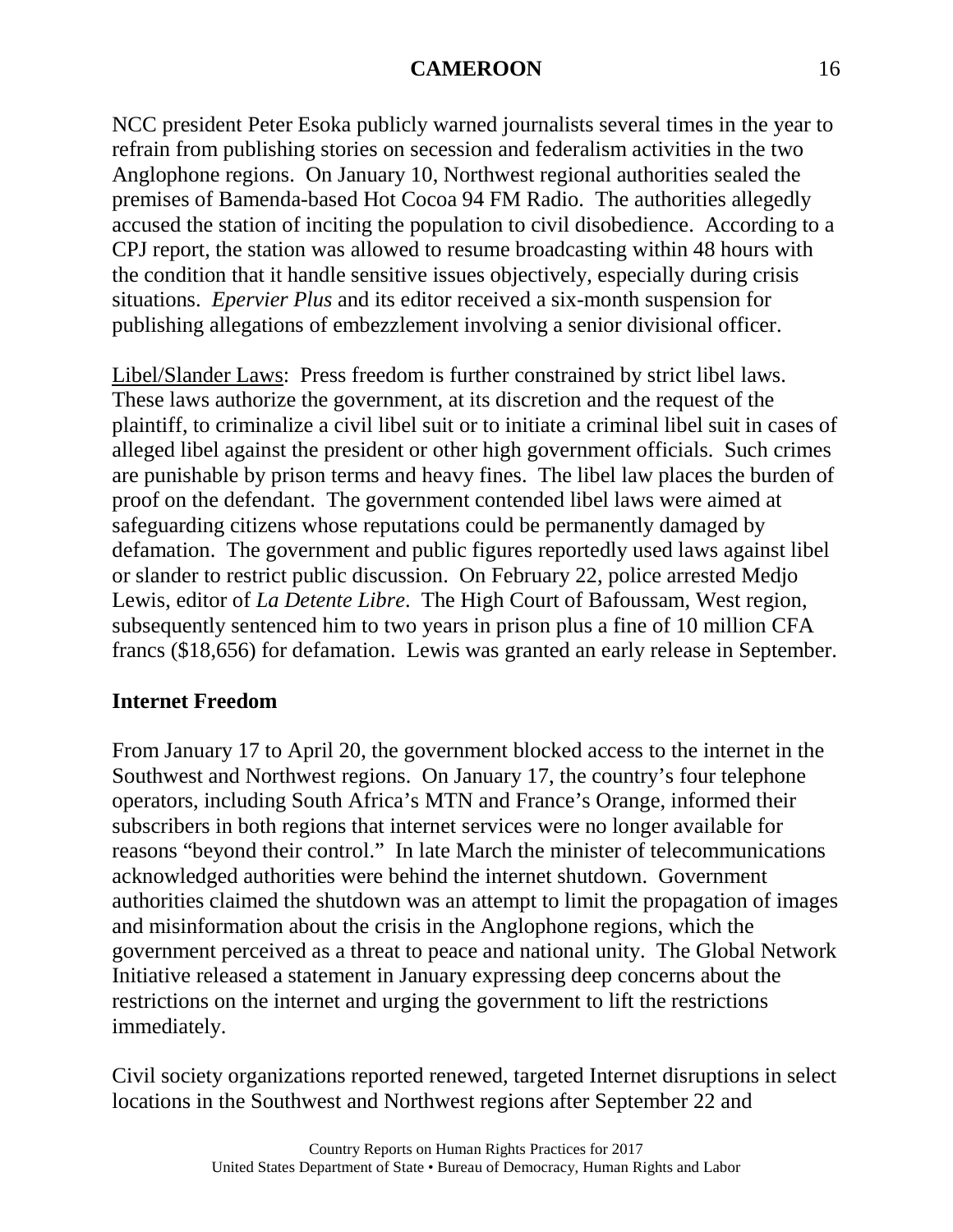following major protests in the Anglophone regions on October 1. Public announcements from the government indicated a willingness to block internet access again should the government deem it necessary. In October the Office of the UN High Commissioner for Human Rights voiced concern over tensions in the country's Anglophone regions, noting that people should be allowed to exercise their rights to freedom of expression, including through uninterrupted access to the internet.

The International Telecommunication Union estimated that 25 percent of the population used the internet in 2016.

# **Academic Freedom and Cultural Events**

Although there were no legal restrictions on academic freedom or cultural events, state security informants reportedly continued to operate on university campuses. There were no reports the government censored curricula; sanctioned academic personnel for their teachings, writing, or research; restricted academic travel or contacts; intimidated academics into self-censorship; or attempted to influence academic appointments based on political affiliation. There were a few reports, however, of security personnel disrupting student extracurricular activities.

### **b. Freedoms of Peaceful Assembly and Association**

The government restricted freedoms of peaceful assembly and association.

### **Freedom of Peaceful Assembly**

Although the law provides for freedom of peaceful assembly, the government often restricted this right. The law requires organizers of public meetings, demonstrations, and processions to notify officials in advance but does not require prior government approval of public assemblies and does not authorize the government to suppress public assemblies that it has not approved in advance. Nevertheless, officials routinely asserted the law implicitly authorizes the government to grant or deny permission for public assemblies. The government often refused to grant permits for assemblies and used force to suppress assemblies for which it had not issued permits. Authorities typically cited "security concerns" as the basis for deciding to block assembly. The government also prevented civil society organizations and political parties from holding press conferences. Police and gendarmes forcibly disrupted meetings and demonstrations of citizens, trade unions, and political activists throughout the year.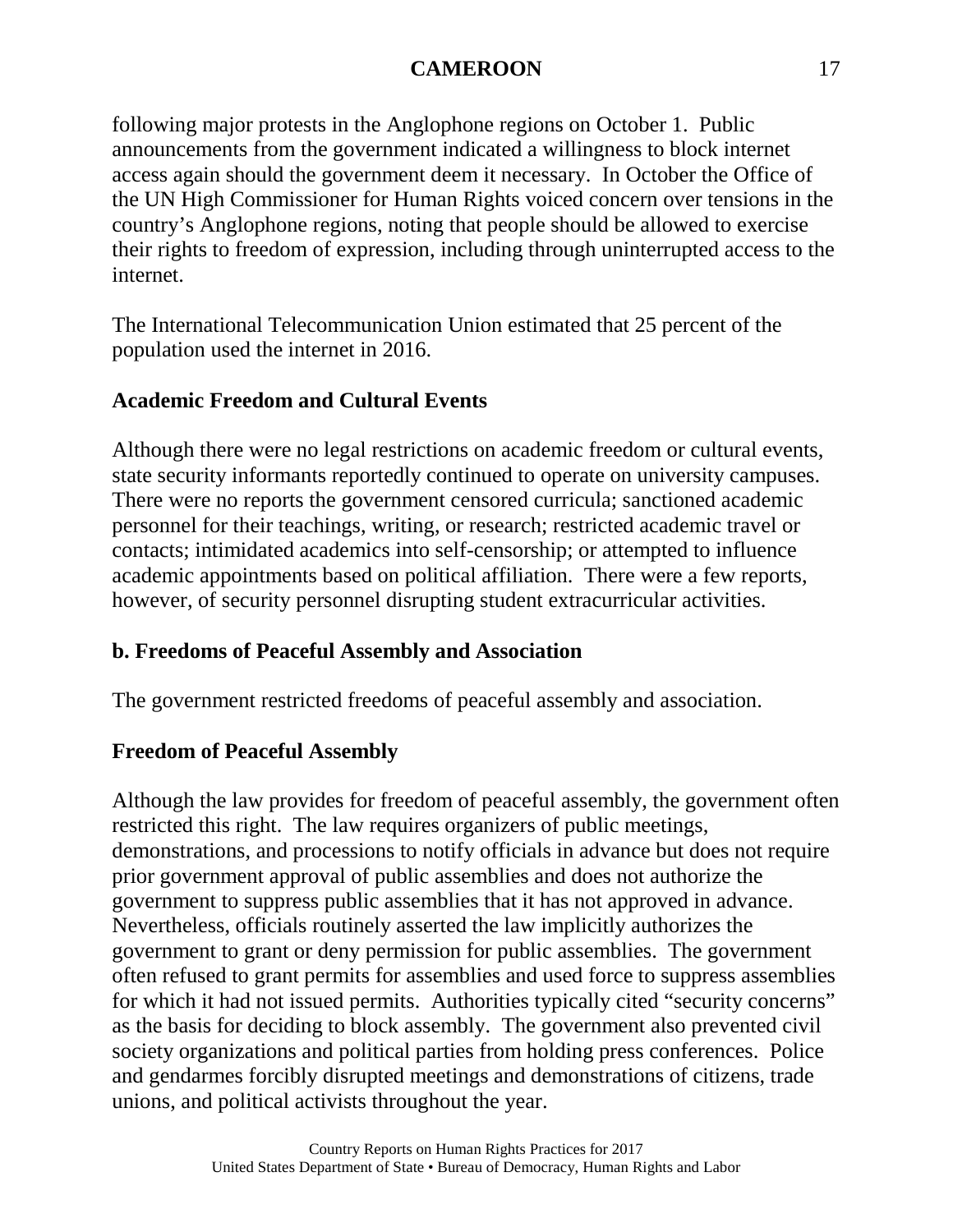The Divisional Officer (DO) for Douala V, Littoral region, prohibited a meeting and rally that the opposition Social Democratic Front party intended to organize on March 4 at "Carrefour Le Pauvre" intersection, followed by a march along a specific itinerary. The DO stated the event was likely to disrupt public order. On March 4, authorities allegedly deployed police and gendarmerie antiriot cars, as well as armed gendarmes and police officers, around the planned meeting spot. Security forces erected barricades along the planned course for the rally. In the early hours of the day, authorities also deployed troops around the DO's residence in Ndogpassi neighborhood in Douala.

In May authorities banned two events scheduled to take place in Yaounde, including press conferences by Amnesty International and NGO New Human Rights (NDH). The objective of Amnesty International's conference was to communicate the contents of letters and petitions requesting President Biya to release three students whom a military court sentenced to 10 years' imprisonment for exchanging jokes about Boko Haram by short message service. A dozen security agents in uniform and plainclothes invaded the meeting venue early in the morning and asked hotel officials to close the meeting hall. The NDH conference intended to focus on the topic "human rights and the fight against terrorism in Cameroon." The DO alleged the event was likely to disturb public order. In August the Cameroon Political Journalists Club could not hold the ninth edition of its monthly Cafe Politique, which was scheduled to host a National Democratic Institute representative. Yaounde's DO claimed the conference would disturb the public order and peace.

#### **Freedom of Association**

The constitution and law provide for freedom of association, but the law also limits this right. On the recommendation of the senior divisional officer, the Ministry of Territorial Administration and Decentralization may suspend the activities of an association for three months on grounds the association is disrupting public order. The minister may also dissolve an association if it is deemed a threat to state security. National associations may acquire legal status by declaring themselves in writing to the ministry but the ministry must explicitly register foreign associations and religious groups; if they do not, the law imposes heavy fines for individuals who form and operate any such association. The law prohibits organizations that advocate a goal contrary to the constitution, laws, and morality, as well as those that aim to challenge the security, territorial integrity, national unity, national integration, or republican form of the state.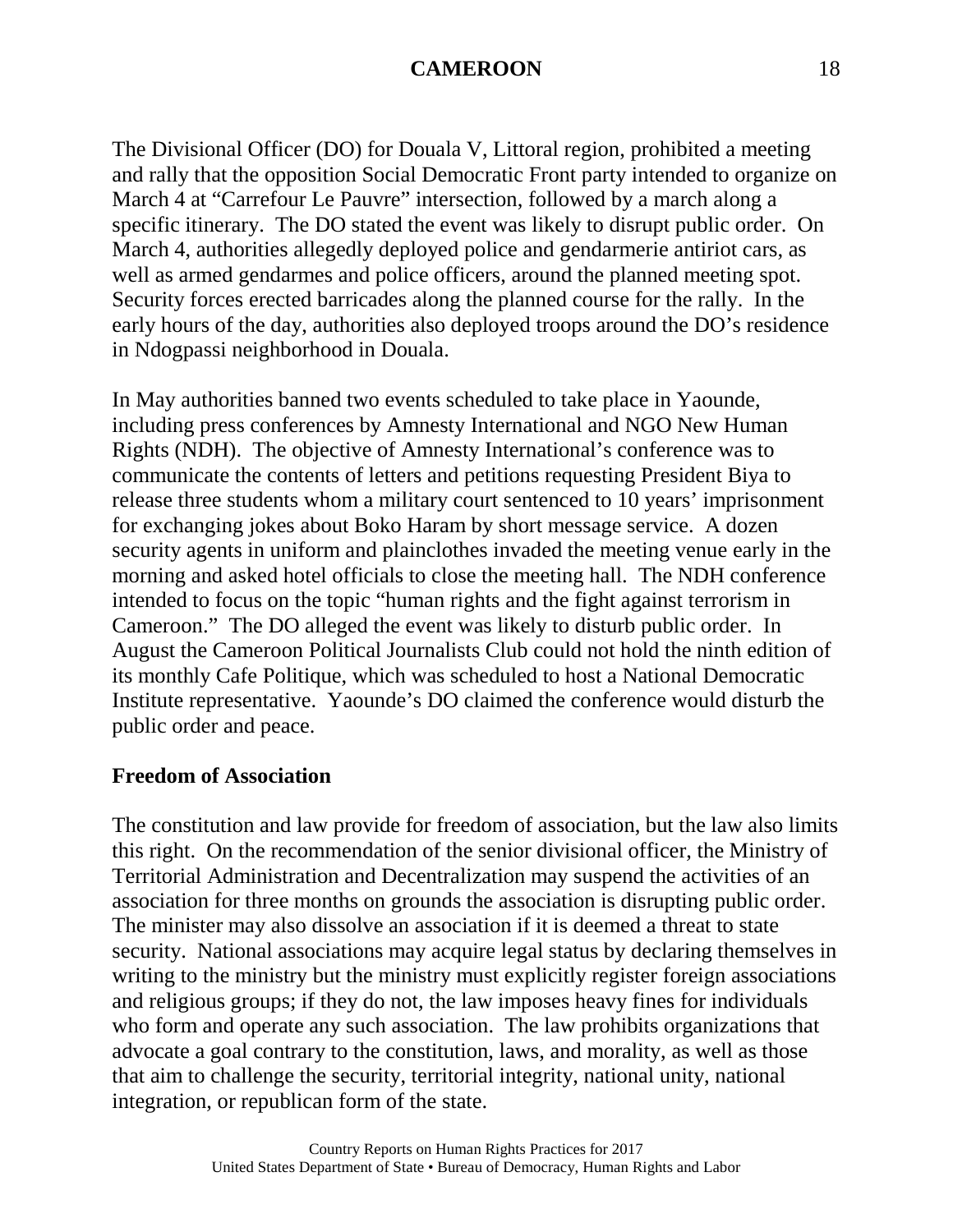The conditions for recognition of political parties, NGOs, or associations were complicated, involved long delays, and were unevenly enforced. This resulted in associations operating in legal uncertainty, their activities tolerated but not formally approved.

On January 17, the minister of territorial administration and decentralization banned the Southern Cameroons National Council and the Cameroon Anglophone Civil Society Consortium, officially prohibiting all activities, meetings, and demonstrations initiated by either group or anyone sympathetic to them. The minister stated the purpose and activities of these organizations were contrary to the constitution and could jeopardize the security of the state, territorial integrity, national unity, and integration.

#### **c. Freedom of Religion**

See the Department of State's *International Religious Freedom Report* at [www.state.gov/religiousfreedomreport/.](http://www.state.gov/religiousfreedomreport/)

#### **d. Freedom of Movement**

Although the constitution and law provide for freedom of internal movement, foreign travel, emigration, and repatriation, at times the government restricted these rights. The government worked closely with the Office of the UN High Commissioner for Refugees (UNHCR) and other humanitarian organizations to provide protection and assistance to internally displaced persons (IDPs), refugees, asylum seekers, stateless persons, and other persons of concern.

In-country Movement: Police and gendarmes at roadblocks and checkpoints in cities and on most highways often extorted bribes and harassed travelers. Police frequently stopped travelers to check identification documents, vehicle registrations, and tax receipts as security and immigration control measures. Between September 29 an October 5, authorities in the two Anglophone regions closed regional land and sea borders, banned movement from one division to another, and in some cases, prevented people from leaving their homes on October 1.

#### **Internally Displaced Persons (IDPs)**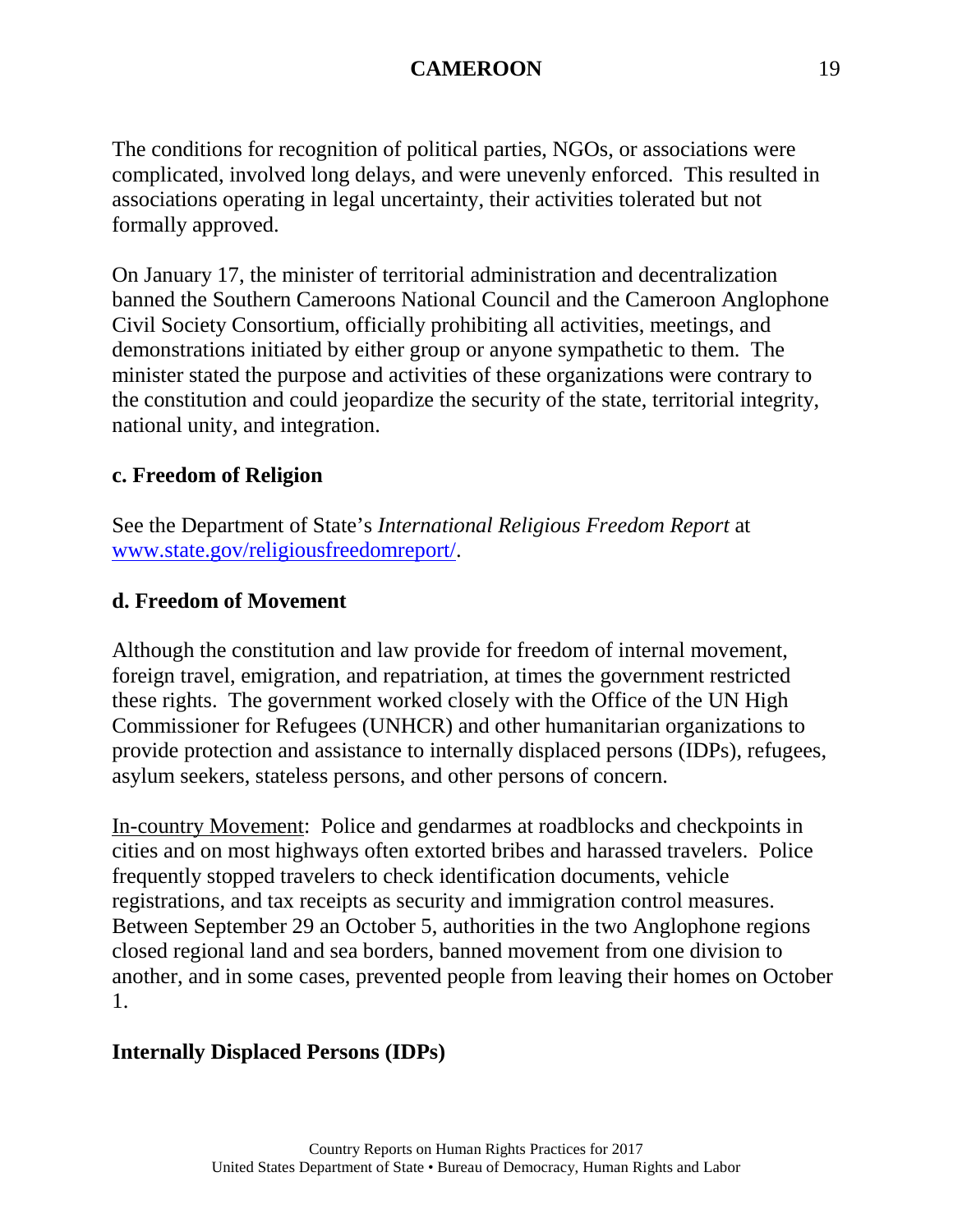Several thousand persons abandoned their homes in some villages on the border with Nigeria and fled to cities in the Far North region because of frequent attacks by Boko Haram. The International Organization for Migration's Displacement Tracking Matrix Round 11 for the Far North region indicated a total displaced population of 335,016 individuals, including 241,987 IDPs, 29,337 unregistered refugees, and 63,692 returnees. Of the IDP population, 92 percent was reportedly displaced due to the conflict with Boko Haram; and 8 percent was displaced due to flooding and other climatic factors.

# **Protection of Refugees**

Refoulement: Following security measures taken by authorities in the Far North region to counter Boko Haram, UNHCR and NGOs reported more than four thousand cases of forced returns in the year to December, mostly of Nigerians. In a press release on February 23, UNHCR expressed concern over the forced expulsion of 517 Nigerians, including 313 who had requested asylum. During a press conference on March 23, the minister of communications refuted all allegations of forced returns. He acknowledged, however, that the government escorted refugees from several localities of Mayo Sava Division to Banki, Borno State, Nigeria. The minister said the operations were carried out in agreement with Nigerian authorities, especially the National Emergencies Management Agency and Borno's State Emergency Management Agency. UNHCR also reported that 887 Nigerian refugees, who were alleged to have been forcibly returned, arrived in Banki on June 27.

Access to Asylum: The laws provide for granting asylum or refugee status, and the government has established a system of providing protection to refugees. UNHCR continued to provide documentation and assistance to the refugee population. UNHCR and the government continued to conduct biometric verification and registration of refugees, including of those not living in refugee camps. Nevertheless, local authorities did not always recognize these documents as official, which prevented refugees from travelling and engaging in business activities. As of November 30, the country hosted 247,777 refugees from the Central African Republic (CAR) and 90,728 from Nigeria. The country hosted 652,967 persons of concern to UNHCR as of November 30.

Access to Basic Services: Most refugees had access to health care, education, and limited employment opportunities. Access to these services varied according to the location of the refugees, with those in camps receiving support through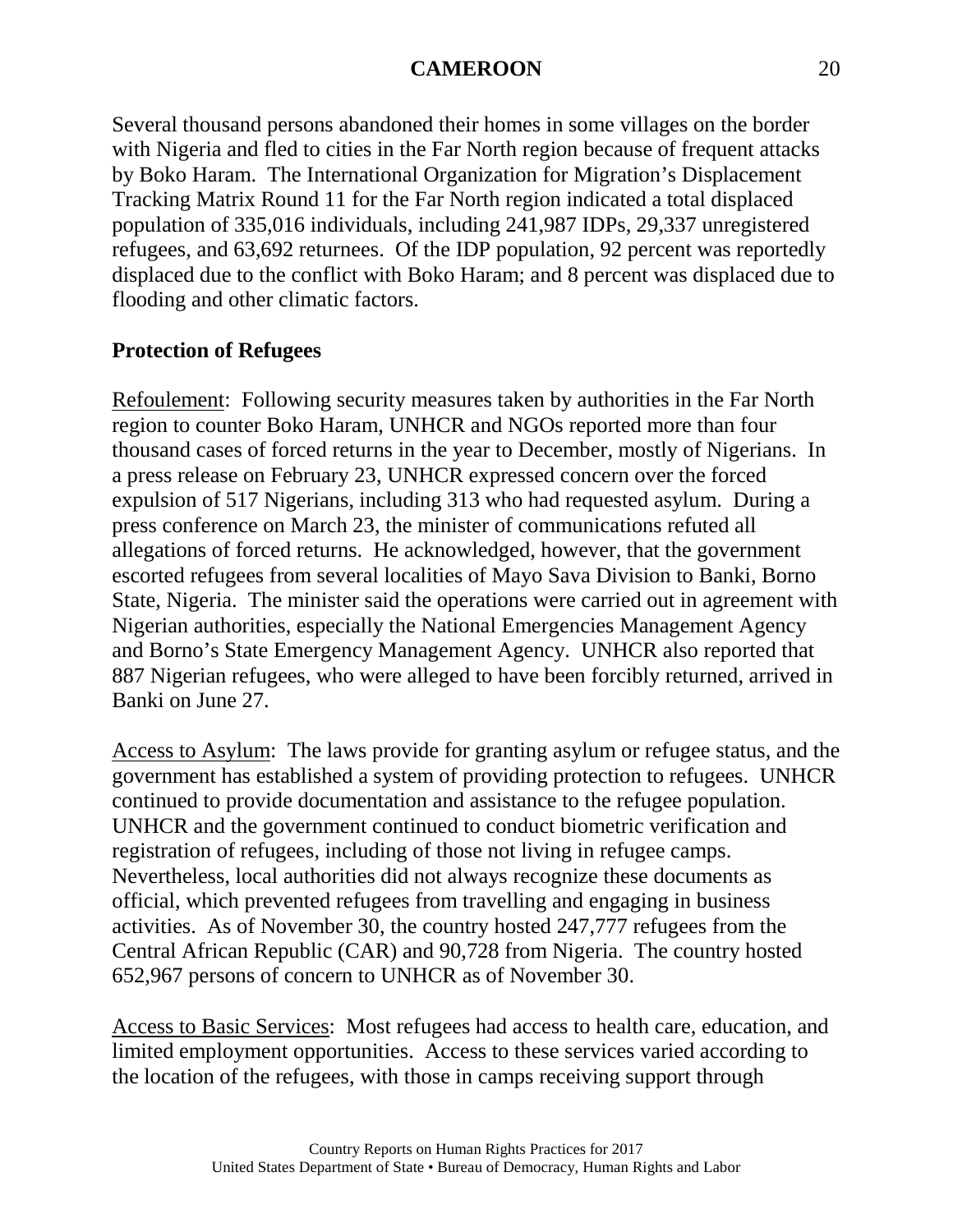humanitarian organizations while refugees living in host communities faced difficulty receiving services.

Durable Solutions: On March 2, UNHCR and the governments of Cameroon and Nigeria signed a tripartite agreement concerning voluntary repatriation. On August 10, the tripartite commission met for the first time and directed its technical working group to set up a timetable and procedures "to ensure the safe, dignified, voluntary return and sustainable reintegration of Nigerian refugees from Cameroon." Between April and June, the number of Nigerian refugees returning from Cameroon to Banki, Nigeria, reached 15,036. In addition the Nigerian Immigration Service (NIS) registered 5,224 individuals who had earlier returned to Banki between January and March. In total the NIS registered 20,260 returnees between January and June, according to UNHCR. Observers and NGOs, however, continued to report as of November that the agreement had yet to be fully implemented and that Cameroon continued forcibly to repatriate Nigerian refugees to Nigeria.

Temporary Protection: The government provided temporary, unofficial protection to individuals who may not qualify as refugees, extending this protection to hundreds of individuals during the year, including third-country nationals who had fled violence in the CAR. Due to their unofficial status and inability to access services or support, however, many of these persons were subject to harassment and other abuse.

# **Section 3. Freedom to Participate in the Political Process**

The law provides citizens the ability to choose their government in free and fair periodic elections held by secret ballot and based on universal and equal suffrage. President Biya and the majority Cameroon Peoples Democratic Movement (CPDM), however, controlled key elements of the political process, including the judiciary.

### **Elections and Political Participation**

Recent Elections: In the three elections held in 2013, the CPDM was the most popular party except in the Northwest, where it faced strong competition from the Social Democratic Front. The CPDM remained dominant in state institutions, partially due to strategic redrawing of voter districts, use of government resources for CPDM campaigning, interference with the right of opposition parties to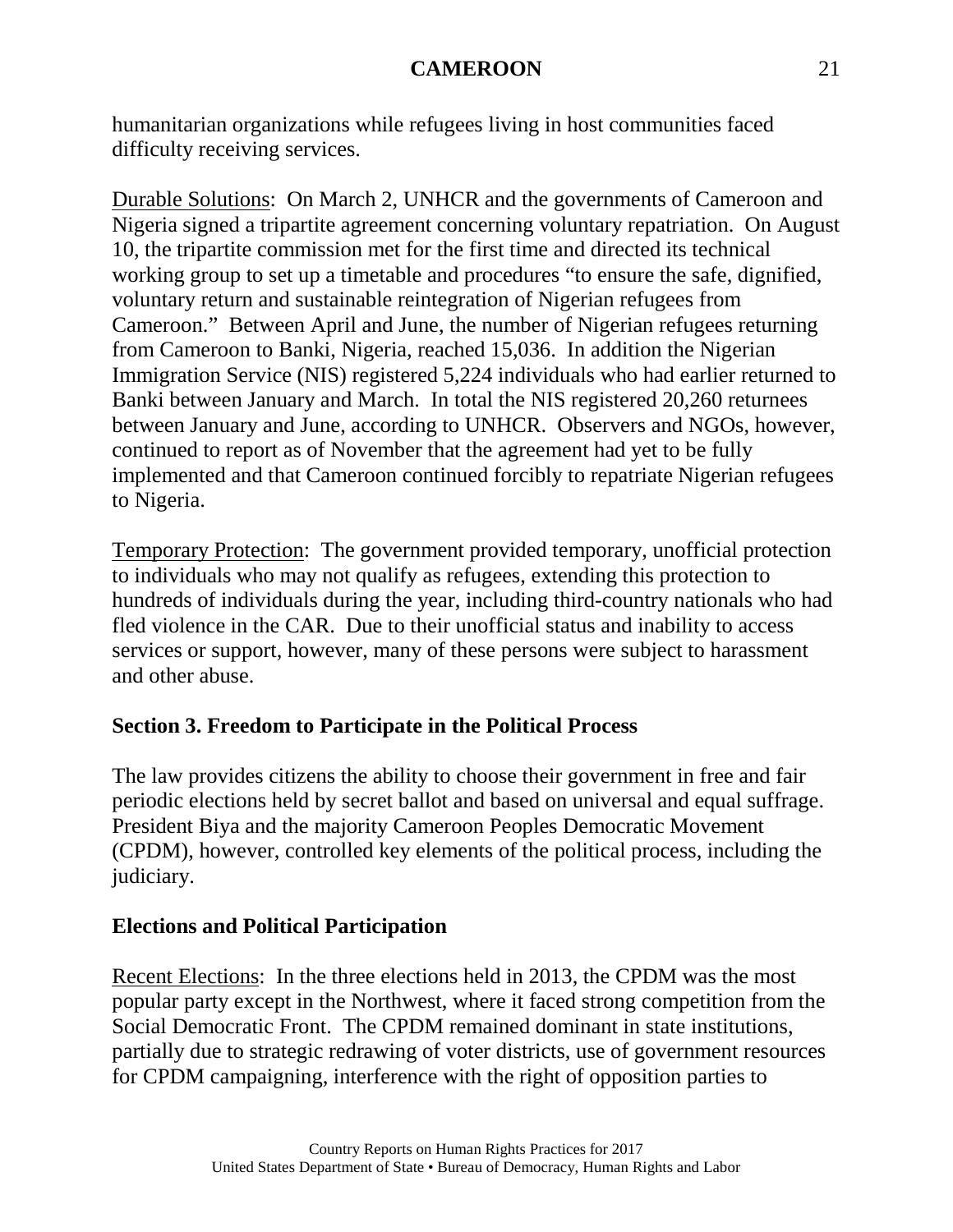organize and publicize views during electoral campaigns, and privileges associated with belonging to the ruling party.

In September 2013 the country held simultaneous legislative and municipal elections, with 29 parties participating in the legislative elections and 35 in the municipal elections. The CPDM won 148 of 180 parliamentary seats and 305 of 360 municipal council positions, representing slight gains for opposition parties, compared with the parliament elected in 2007. In preparation for the 2013 legislative and municipal polls, Elections Cameroon (ELECAM), whose members the president appointed, compiled new voter rolls using biometric technology and issued biometric voter identification cards that were required at polling booths. Despite irregularities, such as the inconsistent use of identification cards due to a lack of expertise among local polling officials, opposition parties generally accepted the results. The high voter turnout (70 percent of registered voters) and ELECAM's administration of the election were viewed as major improvements over previous elections.

In April 2013 the country held its first Senate elections. The ruling CPDM won 54 of the 70 elected seats; the president, in accordance with the constitution, appointed an additional 30 senators. The elections were peaceful and generally free and fair.

In 2011 President Biya was re-elected in a poll marked by irregularities, but one that most observers believed reflected popular sentiment.

Political Parties and Political Participation: The country had 300 registered political parties. Membership in the ruling political party conferred significant advantages, including in the allocation of key jobs in state-owned entities and the civil service. The president appoints all ministers, including the prime minister; the governors of each of the 10 regions, who generally represented CPDM interests; and important lower-level members of the 58 regional administrative structures. The government pays the salaries of (primarily nonelected) traditional leaders, which supports a system of patronage.

Authorities sometimes refused to grant opposition parties permission to hold rallies and meetings.

Participation of Women and Minorities: There are no laws preventing women or members of minority groups from voting, running for office, and serving as electoral monitors, or otherwise participating in political life on the same basis as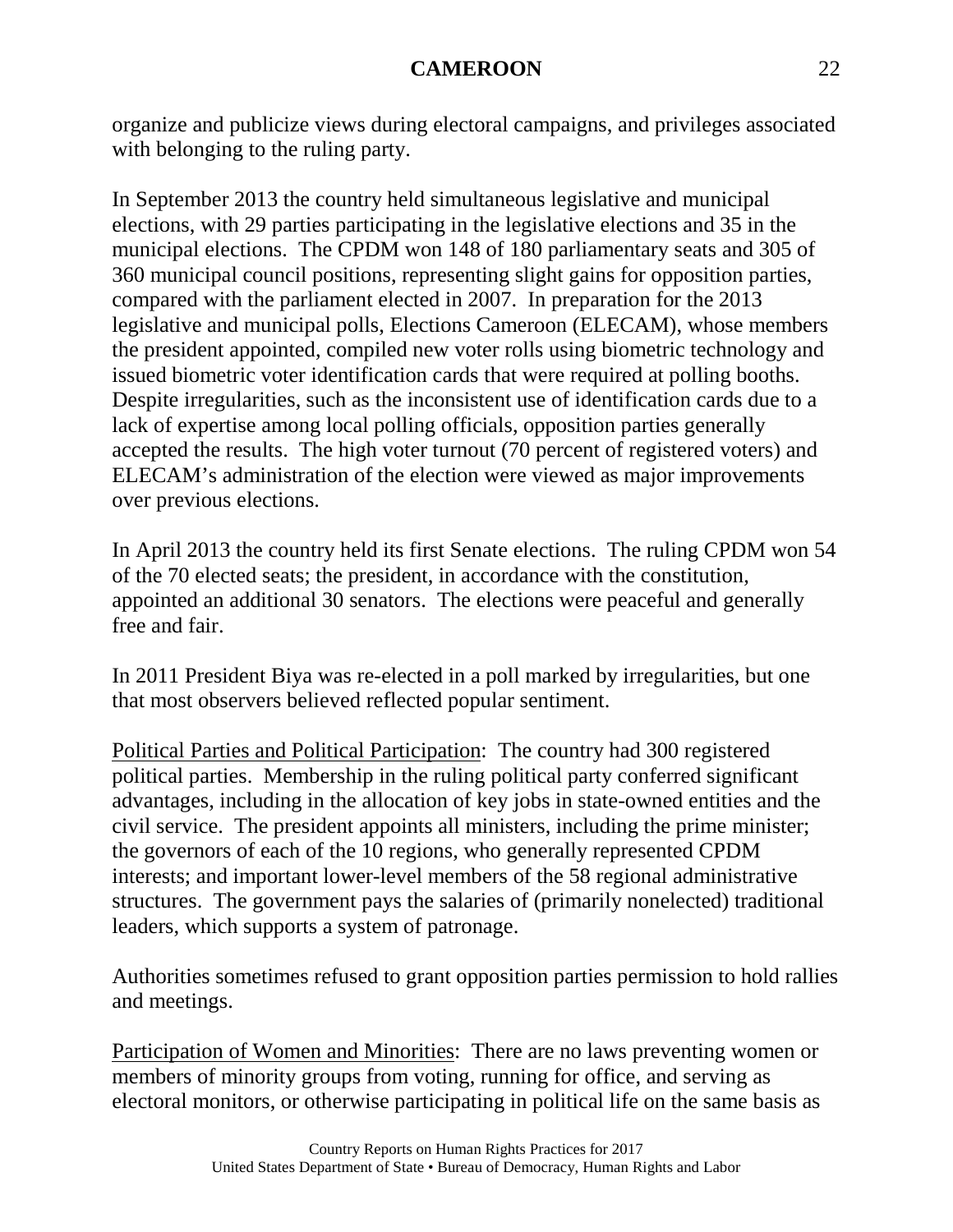men or nonminority citizens. The law provides that lists of candidates for legislative and municipal elections should take into account the sociological components of the constituency, including gender. Cultural and traditional factors, however, reduced women's political participation compared to that of men. Women remained underrepresented at all levels of government, but their political participation continued to improve. For the 2013-18 electoral period, women occupied 26 of 374 council mayor positions, in comparison with 23 in 2007-13 and 10 in 2002-07. Women occupied 10 of 62 cabinet positions, 76 of 280 parliamentary seats, and senior government offices, including territorial command and security/defense positions.

The minority Baka people took part as candidates in municipal and legislative elections but were not represented in the Senate, National Assembly, or higher offices of government.

### **Section 4. Corruption and Lack of Transparency in Government**

The law provides criminal penalties for corruption by officials, although these were seldom enforced. The penal code identifies different offenses as corruption, including influence peddling, involvement in a prohibited employment, and nondeclaration of conflict of interest. Reporting of corruption is encouraged through exempting whistleblowers from criminal proceedings. Corruption in official examinations is punished with imprisonment of up to five years, fines up to two million CFA francs (\$3,731), or both. Nevertheless, corruption remained pervasive at all levels of government. The government did not always effectively address high-profile cases, and officials continued to engage in corrupt practices with impunity. The judiciary was not always free to independently investigate and prosecute corruption cases. In the context of the fight against Boko Haram, local sources indicated that corruption-related inefficiencies and diversion of resources from their intended purposes continued to represent a fundamental national security vulnerability.

Corruption: Launched in 2006 to fight corruption, including embezzlement of public funds, Operation Sparrow Hawk continued. As in the previous year, the court opened new corruption cases and issued verdicts on some pending cases. During the year vehicle owners in Yaounde consistently complained about corrupt city officials, including police, pocketing communal taxes and parking fines. In March the Special Criminal Court (SCC) issued an arrest warrant against former minister of agriculture and rural development, Lazare Essimi Menye, who fled the country in 2015. Essimi Menye was charged with complicity in the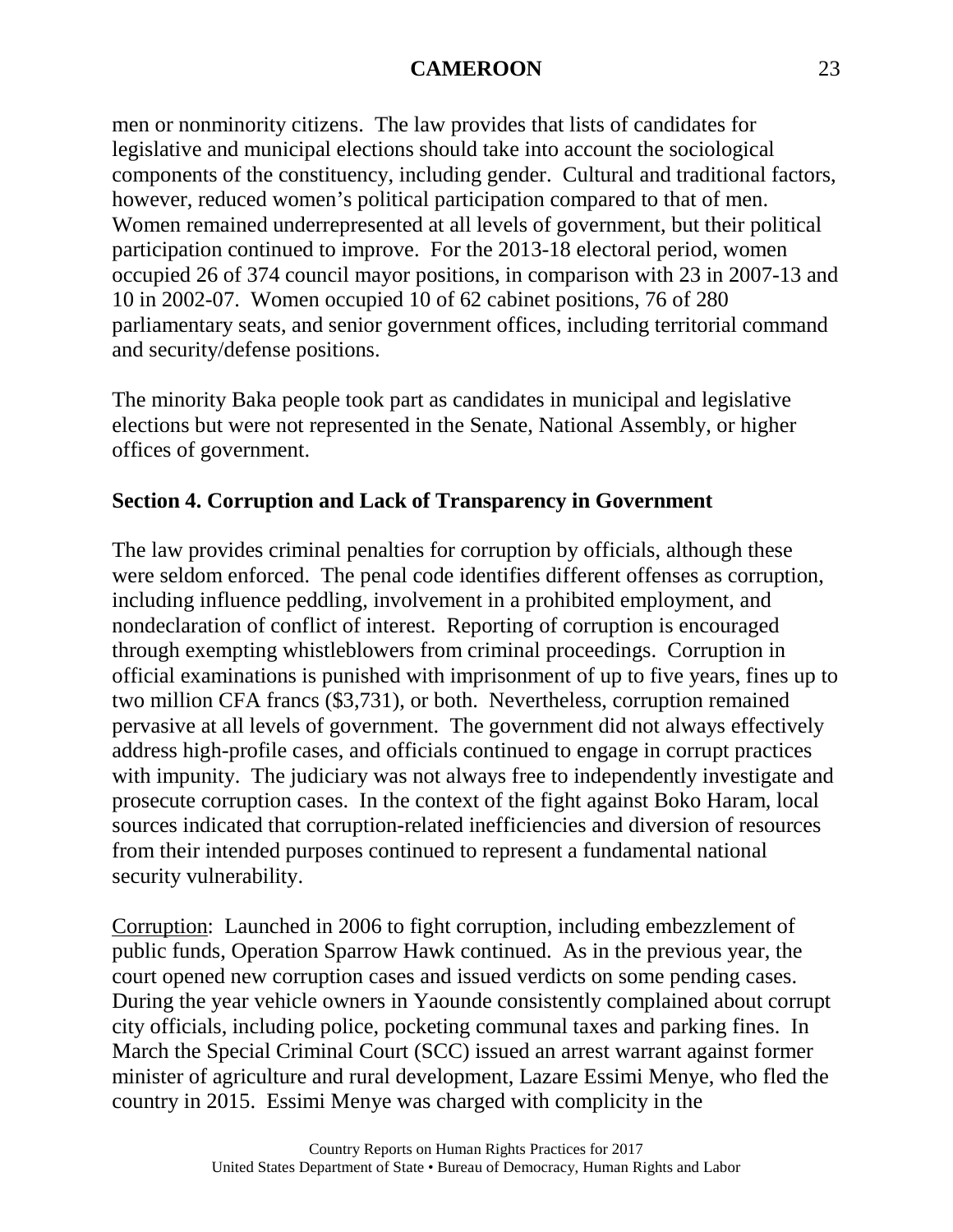misappropriation of more than one billion CFA francs (\$1.87 million) in public funds. On July 31, the prosecution case against Amadou Vamoulke, former director general of Cameroon Radio Television, and two others, opened at the SCC after 12 months of pretrial detention. The defendants pled not guilty during this initial hearing session. The judges then adjourned the case to August 16. The examining magistrate placed Vamoulke in pretrial detention in July 2016 for the alleged misappropriation of more than 10 billion CFA francs (\$18.7 million).

Some officers convicted of corruption were relieved of their duties but continued to be paid due to weak oversight, accountability, and enforcement mechanisms for internal disciplining. Individuals reportedly paid bribes to police and the judiciary to secure their freedom. Police demanded bribes at checkpoints, and influential citizens reportedly paid police to make arrests or abuse individuals with whom they had personal disputes. There were reports some police associated with the issuance of emigration and identification documents collected additional fees from applicants. The minister-delegate in charge of defense and the secretary of state for defense in charge of the gendarmerie were charged with investigating and sanctioning officers involved in unethical practices, including corruption.

Financial Disclosure: The constitution requires senior government officials, including members of the cabinet, to declare their assets, but a law passed to implement this provision has itself never been implemented.

### **Section 5. Governmental Attitude Regarding International and Nongovernmental Investigation of Alleged Abuses of Human Rights**

A number of domestic and international human rights groups investigated and published findings on human rights cases. As in previous years, government officials impeded the effectiveness of many local human rights NGOs by harassing their members, limiting access to prisoners, refusing to share information, and threatening violence against NGO personnel. Human rights defenders and activists received anonymous threats by telephone, text message, and email. The government took no action to investigate or prevent such occurrences. The government criticized reports from international human rights organizations including Amnesty International and the International Crisis Group, accusing the organizations of publishing baseless accusations, with the intention of discrediting the government and military. Despite these restrictions, numerous independent domestic human rights NGOs continued operations to the best of their ability, although many reported that government threats and intimidation limited their capability to operate in the country.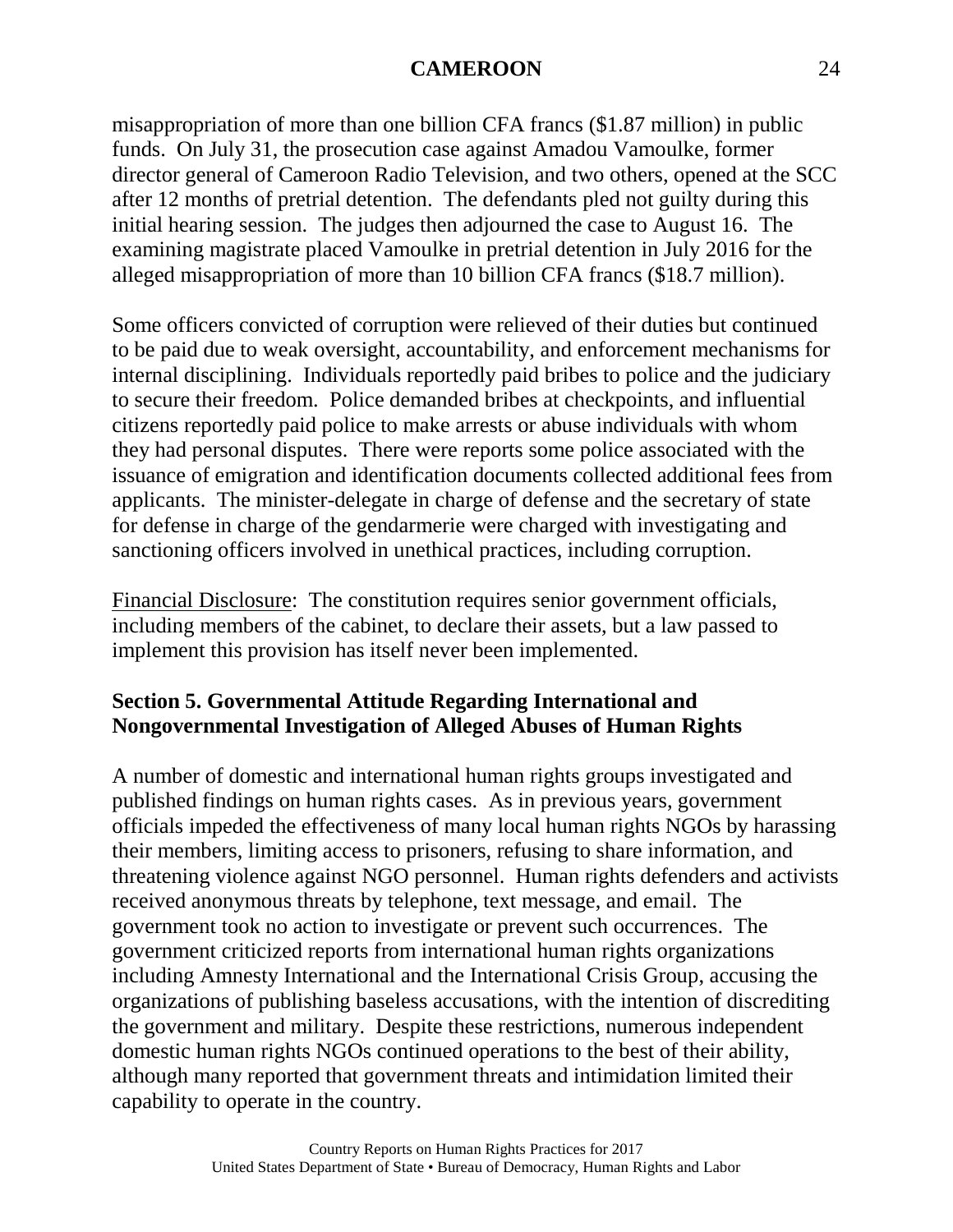There were several reports of intimidation of, threats against, and attacks on human rights activists, including members of the Network of Human Rights Defenders in Central Africa (REDHAC), NDH, the Mandela Center, and Front Line Fighters for Citizens' Interests, among others. For example, the intimidation of Maximilienne Ngo Mbe, executive director of REDHAC, continued. The threats increased after REDHAC spoke out against the crackdown on protests that Anglophone citizens and activists carried out since November 2016, which resulted in numerous arrests and arbitrary detentions of citizens. In an August 28 release, NGO Mandela Center alleged the NDH executive director was nearly abducted on August 22 while trying to retrieve a package sent to her by Amnesty International. She was not able to retrieve the package, and on the following day, the senior divisional officer of Mfoundi, Center region, asked the Yaounde I police district commissioner to seize the 20 copies of Amnesty International's report that were intended for NDH and to refer to the prosecutor any person who challenged the order.

Government Human Rights Bodies: The National Commission on Human Rights and Freedoms (NCHRF) is an independent, government-funded institution for consultation, monitoring, evaluation, dialogue, concerted action, promotion, and protection of human rights. The NCHRF was established by a 1990 presidential decree and subsequently given more powers by a 2004 law. NCHRF powers are limited, however. It can only make recommendations to competent authorities. The commission publishes yearly reports on the human rights environment and may engage in research, provide education, coordinate actions with NGOs, and visit prisons and detention sites. As of September 30, the NCHRF had not released its 2016 human rights report. NGOs, civil society, and the general population considered the NCHRF dedicated and effective, albeit inadequately resourced and with insufficient ability effectively to hold human rights violators to account. Its budget was far smaller than that of most other agencies with comparable status, such as the National Anti-Corruption Commission and ELECAM.

The National Assembly's Constitutional Laws, Human Rights and Freedoms, Justice, Legislation, Regulations, and Administration Committee was adequately resourced and reviewed the constitutionality of proposed legislation. It approved most ruling party legislation, however, and was not an effective check on ruling party initiatives.

#### **Section 6. Discrimination, Societal Abuses, and Trafficking in Persons**

#### **Women**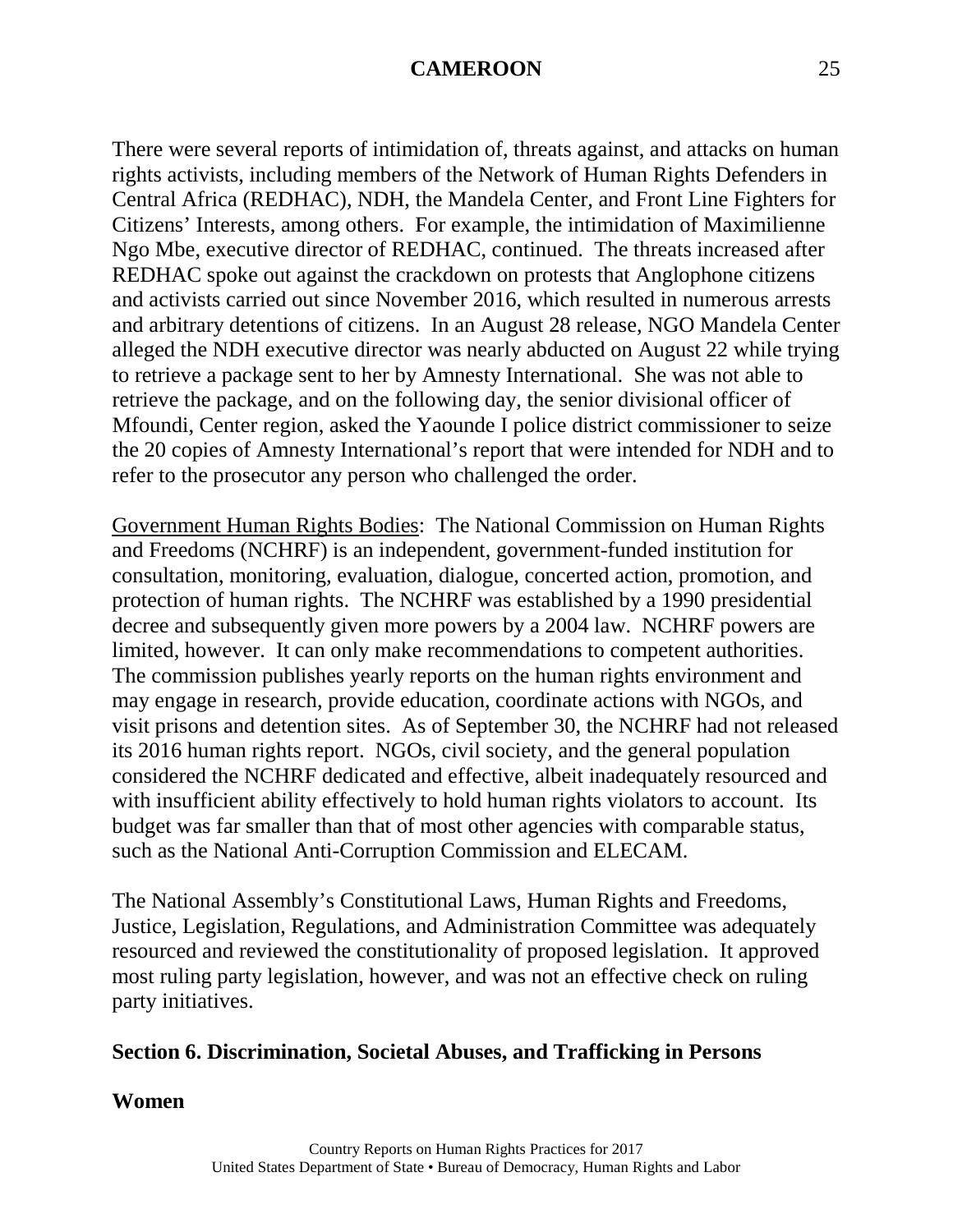Rape and Domestic Violence: The law criminalizes rape of men and women and provides penalties of between five and 10 years' imprisonment for convicted rapists. Police and courts, however, rarely investigated or prosecuted rape cases, especially since victims often did not report them. The law does not address spousal rape.

The law does not specifically prohibit domestic violence, although assault is prohibited and punishable by imprisonment and fines.

The DGSN, in partnership with UN Women, also carried out activities to combat rape and other forms of gender-based violence (GBV). From January 30 to March 31, the two organizations trained 250 police officers in the Far North region on the protection of rights of women and children vis-a-vis national and international legal frameworks. Following the training, four special units referred to as "gender desks" were established in four divisions where Boko Haram was active: Diamare, Mayo-Tsanaga, Mayo-Sava, and Logone and Chari. The units were intended to serve as counseling centers for victims of GBV.

Female Genital Mutilation/Cutting (FGM/C): The law protects the physical and bodily integrity of persons, and the 2016 penal code prohibits genital mutilation of all persons. Whoever mutilates the genitals of a person is subject to imprisonment from 10 to 20 years, and imprisonment for life if the offender habitually carries out this practice, does so for commercial purposes, or if the practice causes death. FMG/C remained a problem, but its prevalence remained low. As in the previous year, children were reportedly subjected to FGM/C in isolated areas of the Far North, East, and Southwest regions and in the Choa and Ejagham tribes, although the practice continued to decrease. For more information, se[e](https://data.unicef.org/resources/female-genital-mutilation-cutting-country-profiles/) [data.unicef.org/resources/female-genital-mutilation-cutting-country-profiles/.](https://data.unicef.org/resources/female-genital-mutilation-cutting-country-profiles/)

Other Harmful Traditional Practices: Widows were sometimes forcibly married to one of the deceased husband's relatives to secure continued use of property left by the husband, including the marital home. To protect women, including widows, better, the government included provisions in the 2016 penal code addressing the eviction of one spouse from the marital home by any person other than the other spouse.

Sexual Harassment: The law prohibits sexual harassment. The penal code provides for imprisonment from six months to one year and fines from 100,000 to one million CFA francs (\$187-\$1,865) for whoever takes advantage of the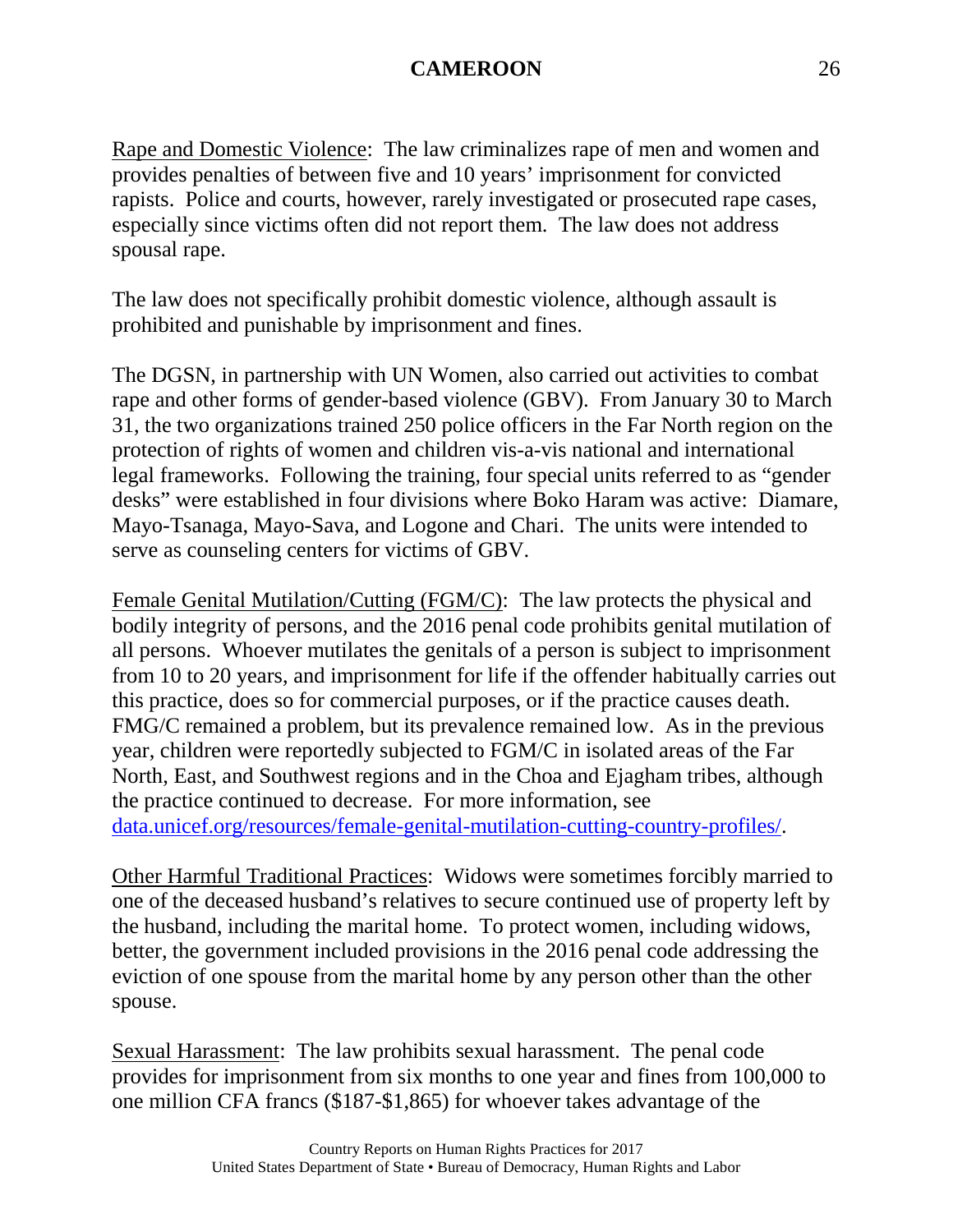authority conferred on them by their position to harass another using orders, threats, constraints, or pressure to obtain sexual favors. The penalty is imprisonment for one to three years if the victim is a minor and from three to five years if the offender is in charge of the education of the victim. Despite these legal provisions, sexual harassment was widespread.

Coercion in Population Control: There were no reports of coerced abortion, involuntary sterilization, or other coercive population control methods. Estimates on maternal mortality and contraceptive prevalence are available at: [www.who.int/reproductivehealth/publications/monitoring/maternal-mortality-](http://www.who.int/reproductivehealth/publications/monitoring/maternal-mortality-2015/en/)[2015/en/.](http://www.who.int/reproductivehealth/publications/monitoring/maternal-mortality-2015/en/)

Discrimination: The constitution provides for the same legal status and rights for women and men; however, in law women did not enjoy the same rights and privileges as men. Although local government officials including mayors claimed women had access to land in their constituencies, the overall sociocultural practice of denying women the right to own land, especially through inheritance, was prevalent in most regions.

# **Children**

Birth Registration: Citizenship is derived from parents, and it is the parents' responsibility to register births. Because many children were not born in formal health facilities and many parents were unable to reach local government offices, many births were unregistered. (For data, see the UNICEF *Multiple Indicator Cluster Survey*.

Education: The law provides for tuition-free compulsory primary education but does not set an age limit. Children were generally expected to complete primary education at age 12. Secondary school students had to pay tuition and other fees in addition to buying uniforms and books. This rendered education unaffordable for many children.

Teachers and students from the Northwest and Southwest regions boycotted classes as part of broader Anglophone protests during the year. In the Far North region, the 2016-17 academic year was largely lost for many children due to the fight against Boko Haram. Stand Up For Cameroon, a Cameroon People's Party platform for political leaders, civil society activists, and engaged citizens, stated in August that the Boko Haram conflict had made approximately 114,000 schoolaged children IDPs.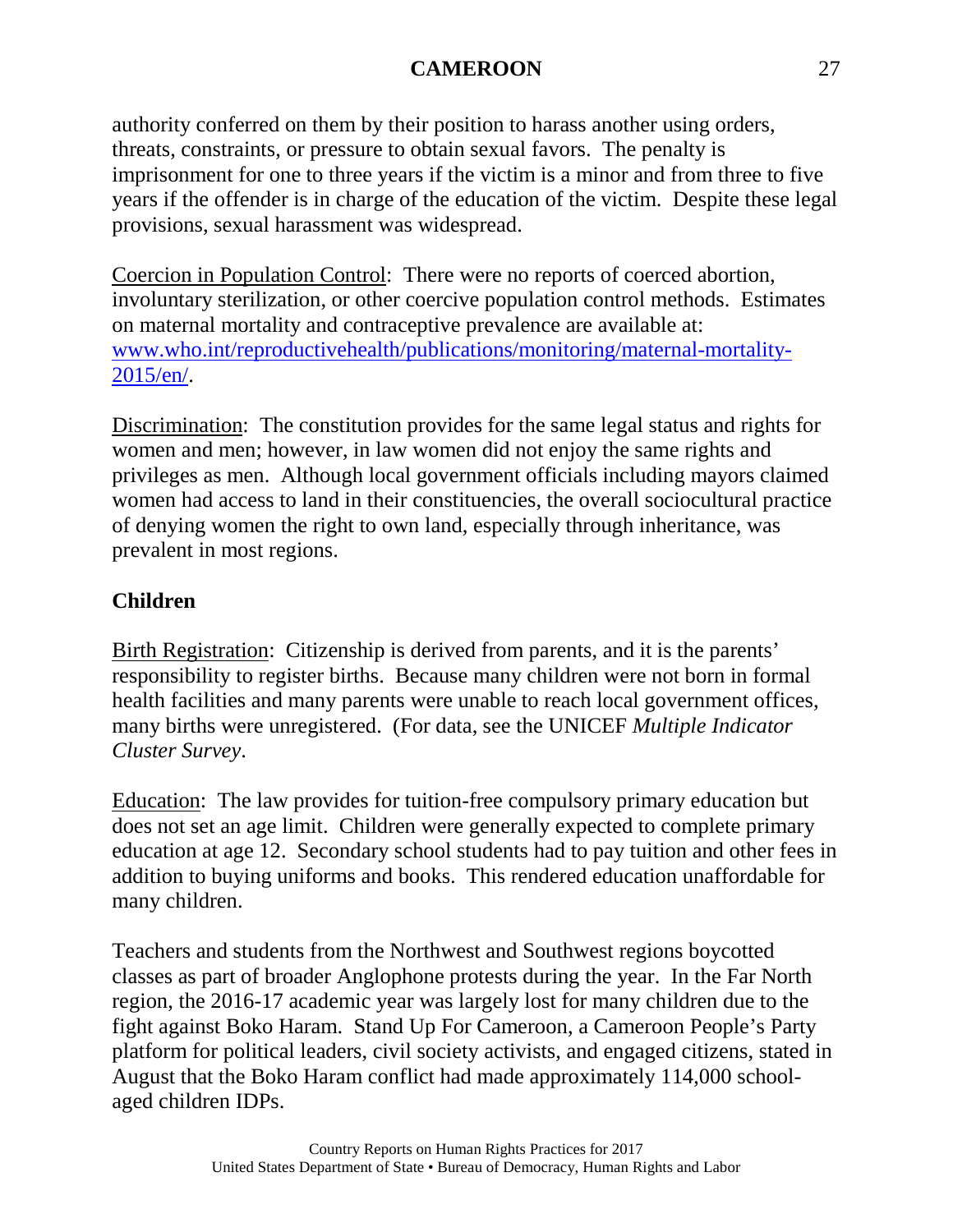Child Abuse: Boko Haram continued to abduct children and, according to reports, used 83 children, including 55 girls, as "suicide bombers" between January 1 and July 31. News reports also cited cases of child rape and the kidnapping of children for ransom. (For additional data, see the UNICEF *Multiple Indicator Cluster Survey*.)

Security force abuse of children was also a problem. In March a gendarme in Boumba and Ngoko Division, East region, raped a 10-year-old girl after breaking into her home. The child's parents filed complaints with the gendarmerie brigade commander, the company commander, and the DO, but the officials allegedly took no immediate action. On March 27, the prosecutor at the local military court allegedly transferred the case to the gendarmerie commander in Bertoua, East region, for preliminary investigations. The suspect and a person considered to be his facilitator were arrested and detained at the Bertoua Central Prison pending the preliminary investigation. On September 19, the government commissioner at the Bertoua Military Court reportedly ordered their release, and as of November no information was publicly available on the reason for the release. Since then, the suspect reportedly threatened the victim's family with reprisal.

Early and Forced Marriage: The minimum legal age for marriage is 18. The law punishes anyone who compels another to marry with imprisonment for five to 10 years, and with fines of 25,000 CFA francs (\$47) to 1,000,000 CFA francs (\$1,865). When victims are minors, punishment may not be less than a two-year prison sentence, regardless of mitigating circumstances. The court may also take away custody from parents who give away their underage children in marriage. Despite these legal provisions, some families reportedly tried to marry their girls before age 18. (For data, see the UNICEF website.)

Sexual Exploitation of Children: The law prohibits the commercial sexual exploitation of children, as well as practices related to child pornography. A conviction, however, requires proof of the use of a threat, fraud, deception, force, or other forms of coercion. Penalties include imprisonment of 10 to 20 years and a fine of 100,000 to 10 million CFA francs (\$187-\$18,656). The law does not specifically provide a minimum age for consensual sex. Children under age 18 were exploited in prostitution, especially by restaurant and bar promoters, although no statistics were available.

Child Soldiers: The government did not recruit or use child soldiers, but Boko Haram continued to utilize child soldiers, including girls, in their attacks on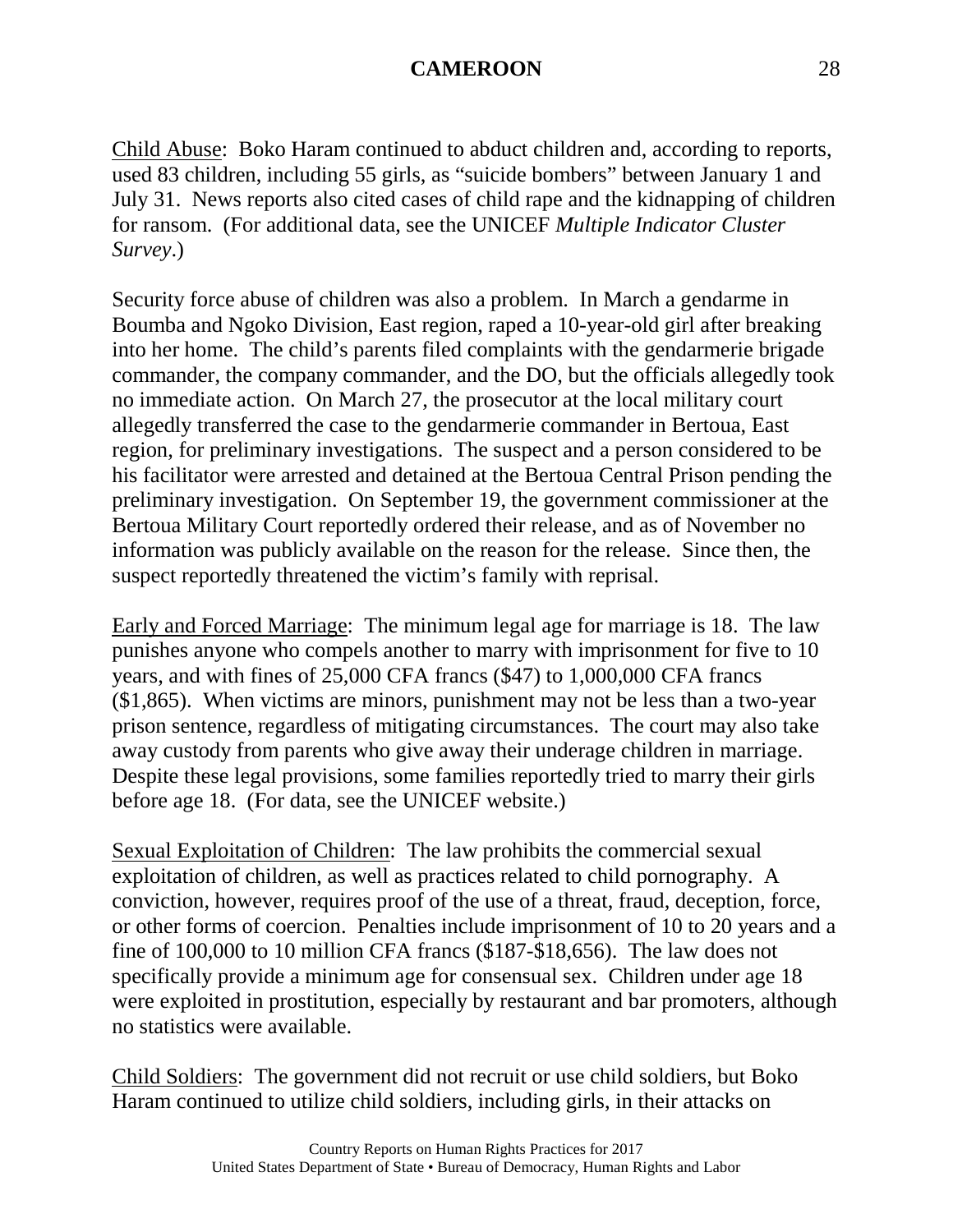civilian and military targets. There were also limited reports that some vigilance committees in the Far North region incorporated children in their ranks to combat Boko Haram. For example, Child Soldiers International reported that vigilance committees in Amchide, Fotokol, Kolofata and Maroua used children. The NGO further stated the children were mostly between the ages of 15 and 17 and accounted for 10 percent of vigilance committee membership. UN agencies and NGOs operating in the region could not confirm these numbers.

Displaced Children: The International Organization for Migration's Displacement Tracking Matrix Round 11 estimated that 67 percent of IDPs and refugees were children. Many children lived on the streets of major urban centers, although their number apparently declined as a result of stringent security measures against Boko Haram and the amended penal code that criminalizes vagrancy.

International Child Abductions: The country is not a party to the 1980 Hague Convention on the Civil Aspects of International Child Abduction. See the Department of State's *Annual Report on International Parental Child Abduction* at [travel.state.gov/content/childabduction/en/legal/compliance.html.](http://travel.state.gov/content/childabduction/en/legal/compliance.html)

### **Anti-Semitism**

The Jewish community was very small, and there were no known reports of anti-Semitic acts.

### **Trafficking in Persons**

See the Department of State's *Trafficking in Persons Report* at [www.state.gov/j/tip/rls/tiprpt/.](http://www.state.gov/j/tip/rls/tiprpt/)

### **Persons with Disabilities**

The law does not specifically address discrimination against persons with physical, sensory, intellectual, and mental disabilities, but the constitution explicitly forbids all forms of discrimination, providing that "everyone has equal rights and obligations." Secondary public education is tuition free for persons with disabilities and children born of parents with disabilities, and initial vocational training, medical treatment, and employment must be provided "when possible," and public assistance "when needed."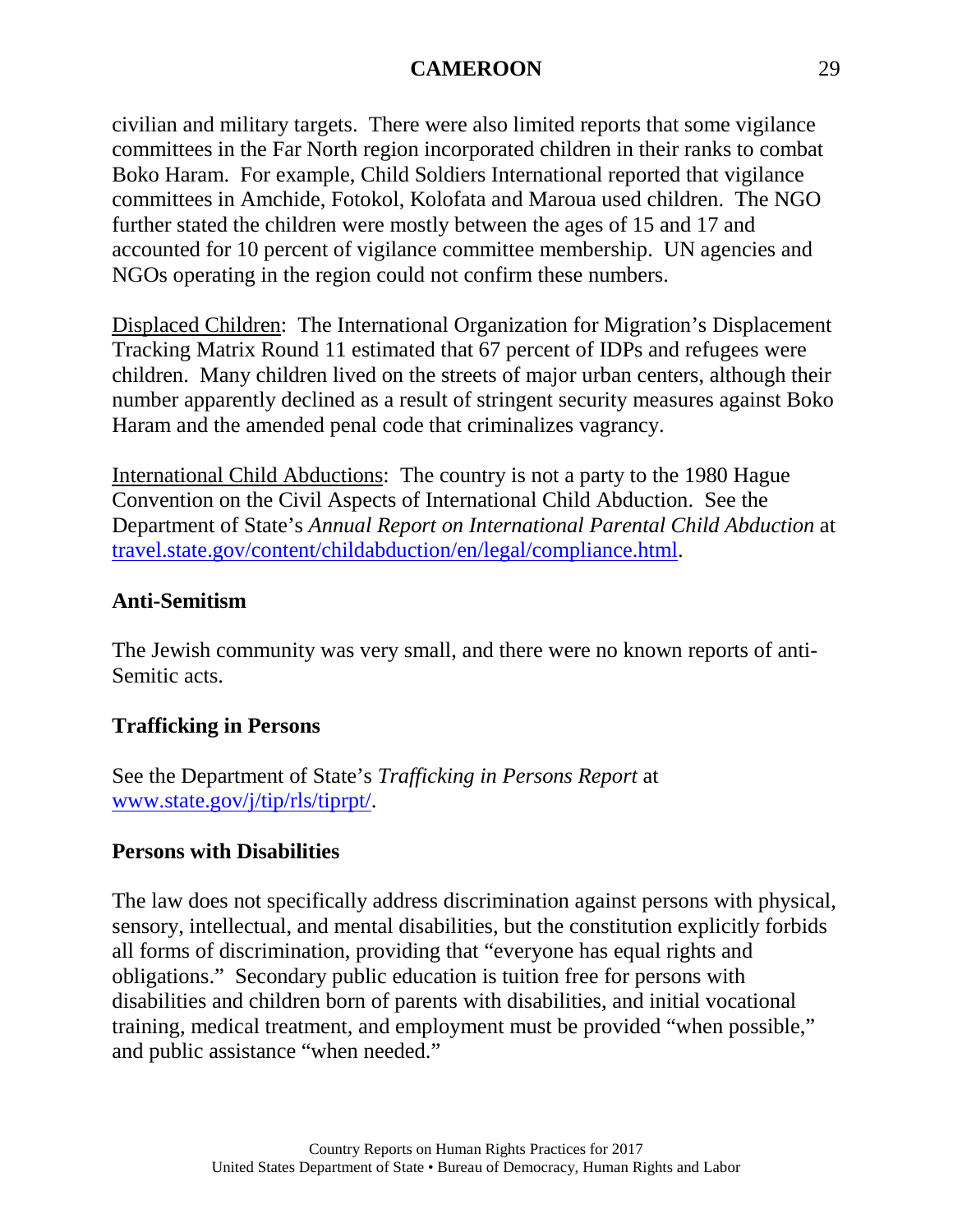The majority of children with disabilities attended schools. The curriculum of the Government Teacher Training College in Buea, Southwest region, was modified to include training in inclusive education skills for teaching the deaf, blind, and developmentally disabled, among others. The government aimed to introduce inclusive education nationwide.

# **National/Racial/Ethnic Minorities**

The population consists of an estimated 286 ethnic groups. Members of the president's Beti/Bulu ethnic group from the South region held key positions and were disproportionately represented in the government, state-owned businesses, security forces, and CPDM.

# **Indigenous People**

An estimated 50,000 to 100,000 Baka, including Bakola and Bagyeli, resided primarily in (and were the earliest known inhabitants of) the forested areas of the South and East regions. The government did not effectively protect the civil or political rights of either group. Other groups often treated the Baka as inferior and sometimes subjected them to unfair and exploitative labor practices. There were credible reports the Mbororos, itinerant pastoralists living mostly in the North, East, Adamawa, and Northwest regions, were subject to harassment, sometimes with the complicity of administrative or judicial authorities.

The government continued long-standing efforts to provide birth certificates and national identity cards to Baka. Most Baka did not have these documents, and efforts to reach them were impeded by the difficulty in accessing their homes deep in the forest.

### **Acts of Violence, Discrimination, and Other Abuses Based on Sexual Orientation and Gender Identity**

Consensual same-sex sexual activity is illegal and punishable by a prison sentence of six months to five years and a fine ranging from 20,000 to 200,000 CFA francs (\$37-\$373).

Lesbian, gay, bisexual, transgender, and intersex (LGBTI) rights organizations such as the Cameroonian Foundation for AIDS (CAMFAIDS), Humanity First Cameroon, Alternatives Cameroun, National Observatory of the Rights of LGBTI Persons and Their Defenders, and others reported several arrests of LGBTI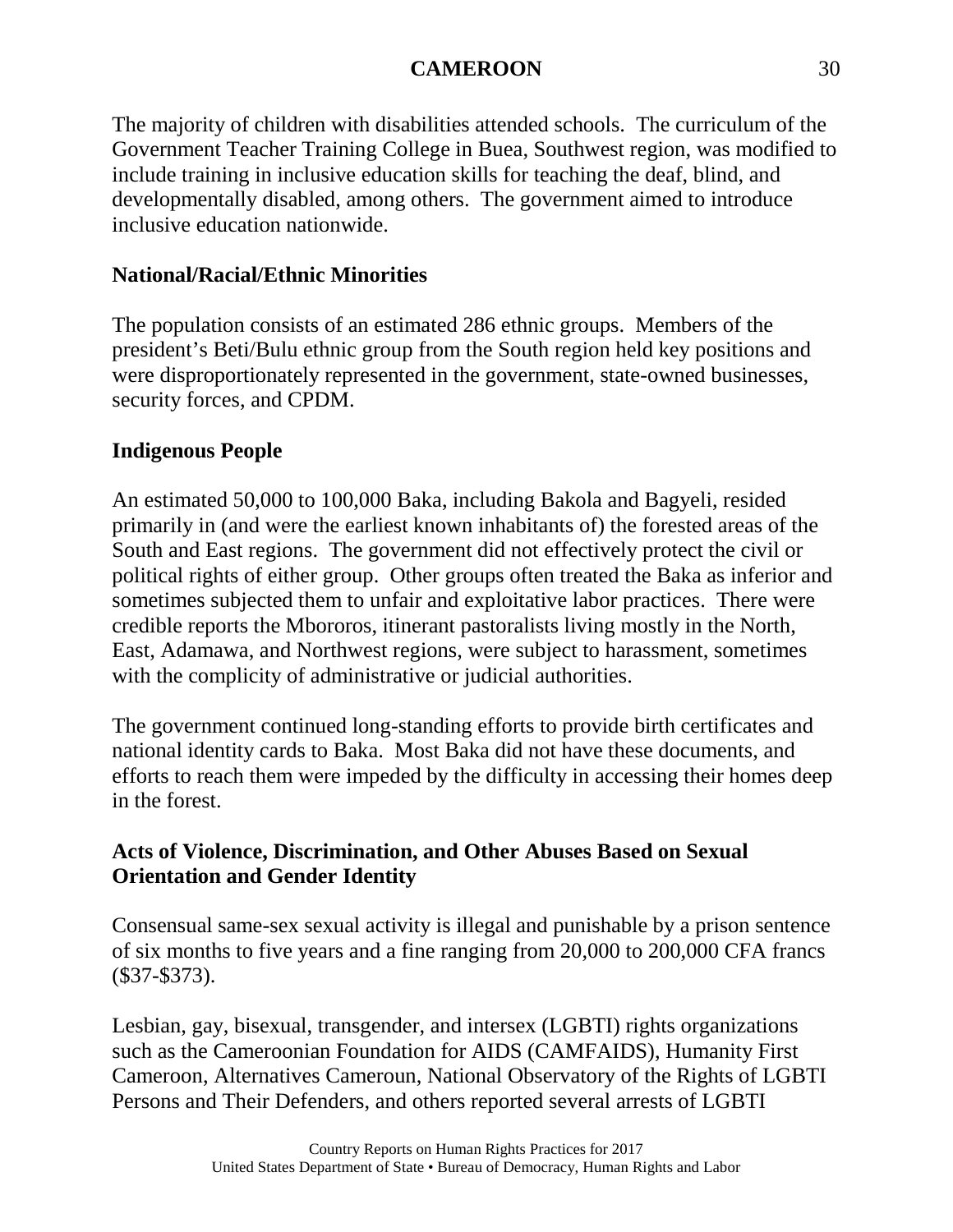persons. LGBTI individuals received anonymous threats by telephone, text message, and email, including of "corrective" rape, but authorities did not investigate allegations of harassment. Police were generally unresponsive to requests to increase protection for lawyers who received threats because they represented LGBTI persons. Both police and civilians reportedly continued to extort money from presumed LGBTI individuals by threatening to expose them.

Humanity First Cameroon and Alternatives Cameroun claimed in their joint 2017 annual report that eight LGBTI persons remained imprisoned for homosexuality in the Kondengui central prison in Yaounde. The two NGOs also documented 578 other cases of human rights abuses related to homosexuality, including 27 arbitrary arrests.

On August 11, police summoned CAMFAIDS' leadership to the DGSN for "promotion of homosexual practices." On August 16, police interrogated four members of CAMFAIDS. While some questions concerned the legal status of the advocacy group and its funding sources, police also requested a list of its members and a list of similar organizations.

Some LGBTI persons had difficulty accessing birth registration and other identification documents. Officials at identification units refused to issue identification cards for persons whose physical characteristics were not consistent with their birth certificate.

In 2016 Johns Hopkins University, Metabiota Cameroon, and Care USA, in collaboration with the National AIDS Coordinating Council, conducted an Integrated Biological and Behavioral Survey on gay men, using a sample of 1,323 men. The preliminary report released in March showed inter alia that 14.7 percent were arrested for being homosexual. (For more information, see [jhu.pure.elsevier.com\).](https://jhu.pure.elsevier.com/)

Human rights and health organizations continued to advocate for the LGBTI community by defending LGBTI individuals under prosecution, promoting HIV/AIDS initiatives, and working to change laws prohibiting consensual samesex activity. Organizations undertaking these activities faced obstacles securing official registration, as well as, limited or non-existent responses from police when they experienced harassment.

# **HIV and AIDS Social Stigma**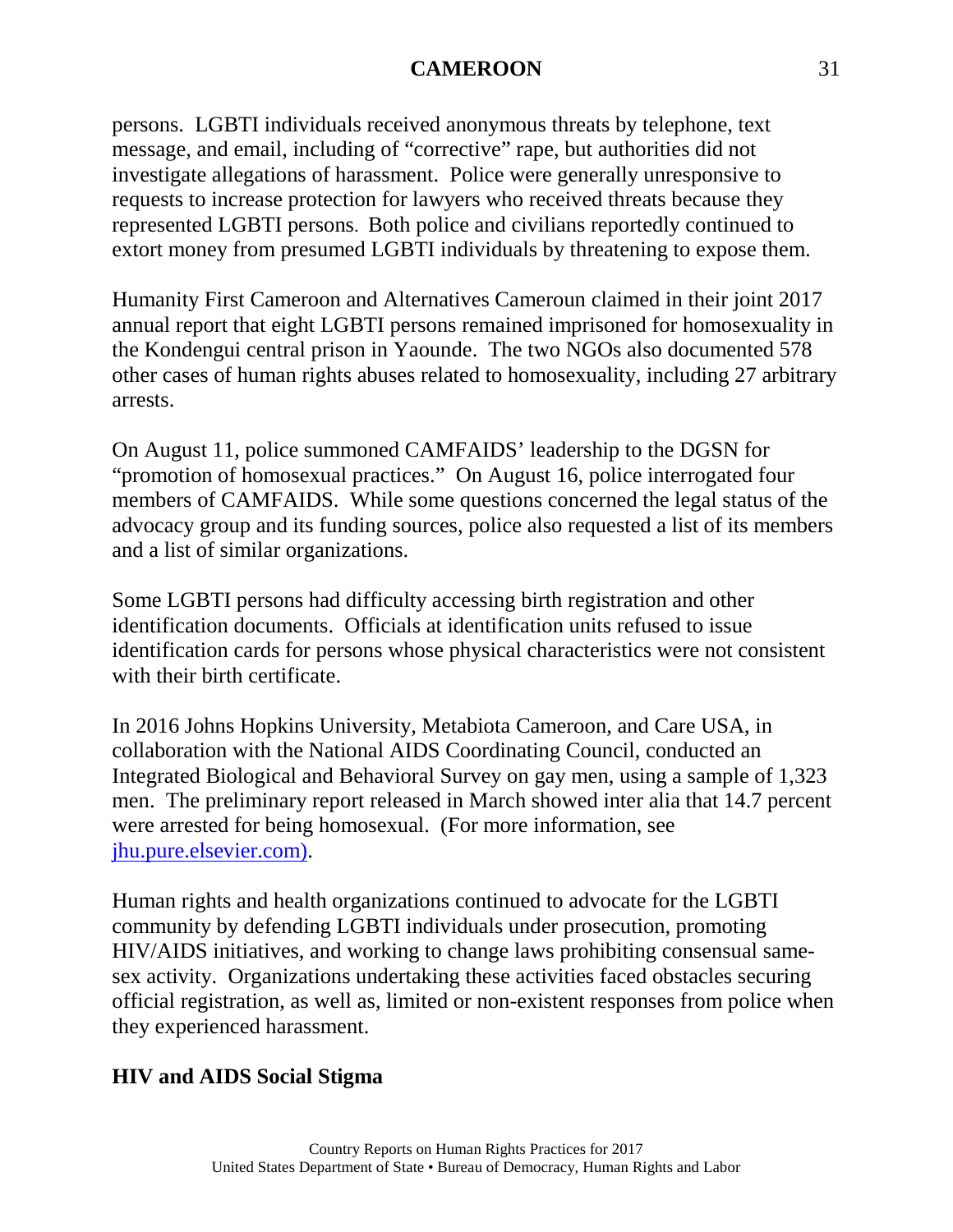Persons afflicted with HIV or AIDS often suffered social discrimination and were isolated from their families and society due to social stigma and lack of education about the disease.

Unlike previous years, there were no credible reports of specific cases of discrimination in employment.

## **Other Societal Violence or Discrimination**

Several cases of vigilante action and other attacks were reported during the year.

Several arson attacks were also recorded, involving the destruction of both public and private property. On March 30, unidentified individuals set fire to the Old Market in Limbe, Southwest region. The fire lasted about four hours and destroyed at least fifty shops.

The law provides for sentences of between two and 10 years' imprisonment and fines of between 5,000 and 100,000 CFA francs (\$9-\$187) for witchcraft. There were no reported arrests or trials for alleged witchcraft reported during the year.

## **Section 7. Worker Rights**

### **a. Freedom of Association and the Right to Collective Bargaining**

The law provides for the rights of workers to form and join independent unions, bargain collectively, and conduct legal strikes. The law also prohibits antiunion discrimination and requires reinstatement of workers fired for union activity. Statutory limitations and other practices substantially restricted these rights. The law does not permit the creation of a union that includes both public- and privatesector workers or the creation of a union that includes different, even if closely related, sectors. The law requires that unions register with the government, permitting groups of no fewer than 20 workers to organize a union by submitting a constitution and by-laws; founding members must also have clean police records. The law provides for heavy fines for workers who form a union and carry out union activities without registration. Trade unions or associations of public servants may not join a foreign occupational or labor organization without prior authorization from the minister responsible for "supervising public freedoms."

The constitution and law provide for collective bargaining between workers and management as well as between labor federations and business associations in each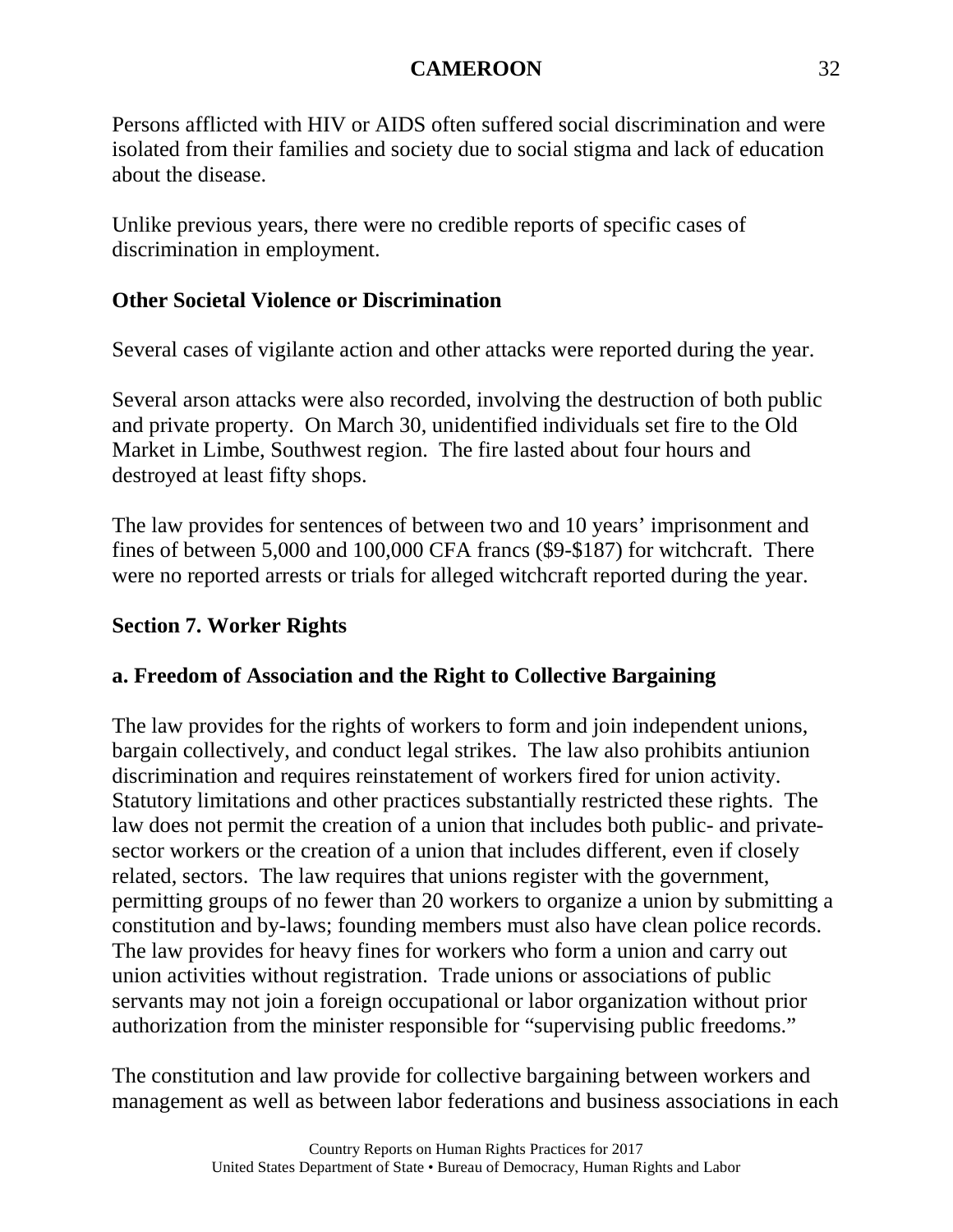sector of the economy. The law does not apply to the agricultural or informal sectors, which included the majority of the workforce.

Legal strikes or lockouts may be called only after conciliation and arbitration procedures have been exhausted. Workers who ignore procedures to conduct a legal strike may be dismissed or fined. Before striking, workers must seek mediation from the Ministry of Labor and Social Security at the local, regional, and ministerial levels. Only if mediation fails at all three levels can workers formally issue a strike notice and subsequently strike. The provision of law allowing persons to strike does not apply to civil servants, employees of the penitentiary system, or workers responsible for national security, including police, gendarmerie, and army personnel. Instead of strikes, civil servants are required to negotiate grievances directly with the minister of the appropriate department in addition to the minister of labor and social security. Arbitration decisions are legally binding but were often unenforceable if one party refused to cooperate.

Employers guilty of antiunion discrimination are subject to fines of up to approximately one million CFA francs (\$1,866).

Free Industrial Zones are subject to labor law, except for the following provisions: the employers' right to determine salaries according to productivity, the free negotiation of work contracts, and the automatic issuance of work permits for foreign workers.

In practice, the government and employers did not effectively enforce the applicable legislation on freedom of association and the right to collective bargaining. Penalties for violations were rarely enforced and useless as a deterrent. Administrative judicial procedures were infrequent and subject to lengthy delays and appeals. The government and employers often interfered in the functioning of workers' organizations. The government occasionally worked with nonrepresentative union leaders to the detriment of elected leaders, while employers frequently used hiring practices such as subcontracting to avoid hiring workers with bargaining rights. Blacklisting of union members, unfair dismissal, promotion of employer-controlled unions, and threatening workers trying to unionize were common practices.

New trade unions did not have easy access to registration. In a letter dated July 30, officials of the newly formed Private Security Workers Union in Wouri Division, Littoral region, informed the Registrar of Trade Unions of the creation of their organization in April 2016 and at the same time requested its affiliation with the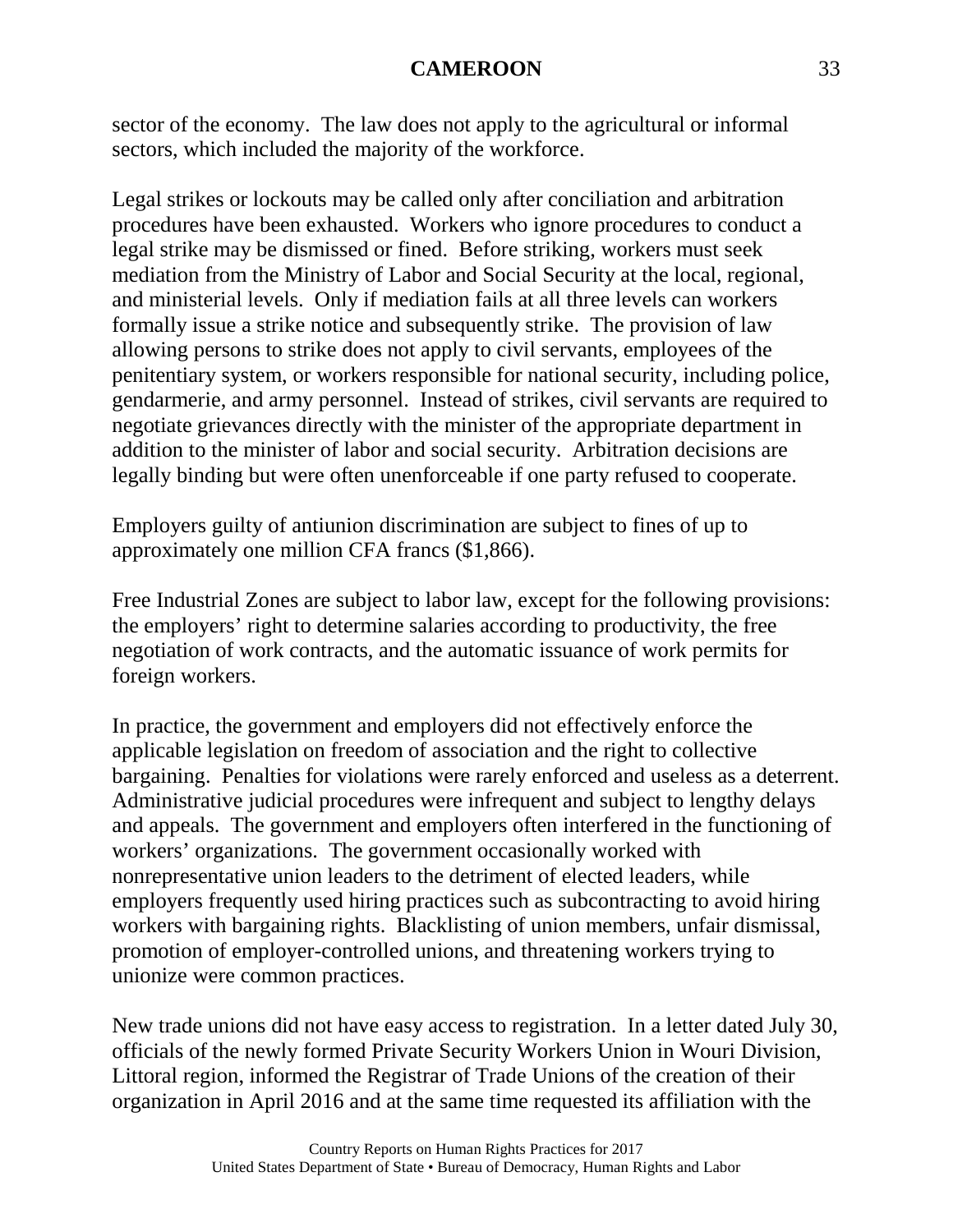Confederation of Workers' Unions of Cameroon (CSTC). The registrar requested additional time to authenticate the documents provided.

More than 100 trade unions and 12 trade union confederations operated, including one public-sector confederation.

The government undermined the leadership of the CSTC elected in 2015 by continuing to cooperate with former leaders of the CSTC. Jean Marie Zambo Amougou, the former leader, continued to use the title of "President of the CSTC," despite a January 17 court decision ordering him to stop doing so with immediate effect. The Minister of Labor and Social Security continued to consider Zambo Amougou as the official representative of the CSTC, inviting him to meetings and sending all CSTC correspondence to him, to the detriment of CSTC's legitimate leader, Andre Moussi Nolla, and other new leaders, despite multiple complaints by the CSTC. The minister also appointed Zambo Amougou, Tsoungui Fideline Christelle, Beyala Jule Dalamard, Nintcheu Walla Charles, Malloum Lamine, and Hamadou Nassourou, all members of the former CSTC management team, to be workers' representatives in the country's delegation at the 106th International Labor Conference in Geneva June 5-16. In a May 31 letter to the International Labor Organization's Credentials Committee, the new leaders of the CSTC unsuccessfully attempted to oppose the inclusion of these delegates.

As in 2016, trade unionists reported on officials prohibiting the establishment of trade unions in their private businesses, including Fokou, Afrique Construction, Eco-Marche, and Quifferou, or otherwise hindering union operations. Some companies based in Douala II, IV, and V and in Tiko (Southwest region), for example, retained 1 percent of unionized workers' salaries but refused to transfer the money to trade unions. Some companies that were initially against unionization of their workers changed their minds and allowed their employees to join trade unions, such as DANGOTE Ciment Cameroon, which allowed elections of workers' representatives.

Many employers frequently used hiring practices such as subcontracting to avoid hiring workers with bargaining rights. Workers' representatives stated that most major companies, including parastatal companies, engaged in the practice, citing ENEO, CDE, Cimencam, Guinness, Alucam, and many others. Subcontracting was reported to involve all categories of personnel, from the lowest to senior levels. As a result, workers with equal expertise and experience did not always enjoy similar advantages when working for the same business; subcontracted personnel typically lacked a legal basis to file complaints.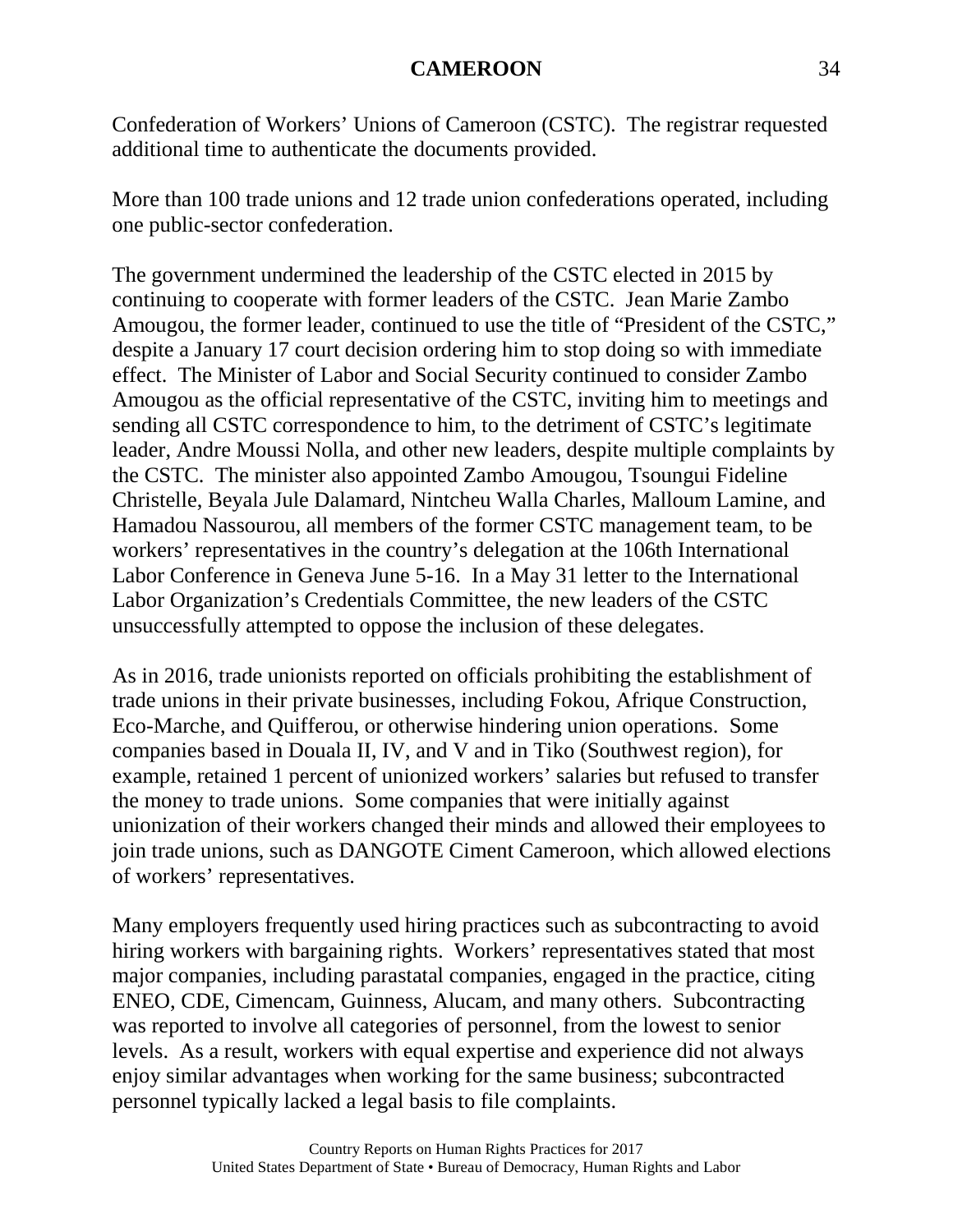A number of strikes were announced, some of which were called off after successful negotiation. Others, however, were carried out without problems, or with some degree of repression. Workers' grievances generally involved poor working conditions, including lack of personal protective equipment, improper implementation of collective agreements, nonpayment of salary arrears or retirement benefits, illegal termination of contracts, lack of salary increases, and failure of employers to properly register employees and pay the employer's contribution to the National Social Insurance Fund, which provides health and social security benefits.

The government suspended the salaries of 11 workers' representatives affiliated with the Wouri divisional union of council workers following a strike on April 10. Employees of the city council in Douala demanded health insurance for themselves and their immediate relatives. The government-delegate fired the complainants, but was overruled by the Minister of Labor and Social Security. The governmentdelegate, however, had not reinstated the employees as of December.

Medical doctors staged a series of strikes for better working conditions and higher pay in April and May, after unsuccessful negotiations with health minister Andre Mama Fouda in January had failed to yield positive outcomes. Minister Fouda cautioned the doctors against striking, which he described as illegal, stating that the doctors union was not registered. In an attempt to neutralize the movement after the April strike, he transferred union leaders to health facilities in remote rural areas in the northern part of the country. In none of the transfers did the technical level of the health facility match the profile of the doctors.

Teachers and lawyers in the Anglophone regions also went on a strike that lasted for many months to protest what they referred to as their marginalization by the French-speaking majority. After initially restricting the lawyers significantly, the government subsequently implemented a series of measures aimed at diffusing tension. Lawyers and teachers resumed work in the two regions by November.

### **b. Prohibition of Forced or Compulsory Labor**

The constitution and law prohibit all forms of forced and compulsory labor. The law prohibits slavery, exploitation, and debt bondage and voids any agreement in which violence was used to obtain consent. Violations of the law are punishable by prison terms of five to 20 years and fines ranging from 10,000 to 10 million francs (\$18-\$17,668). In cases of debt bondage, penalties are doubled if the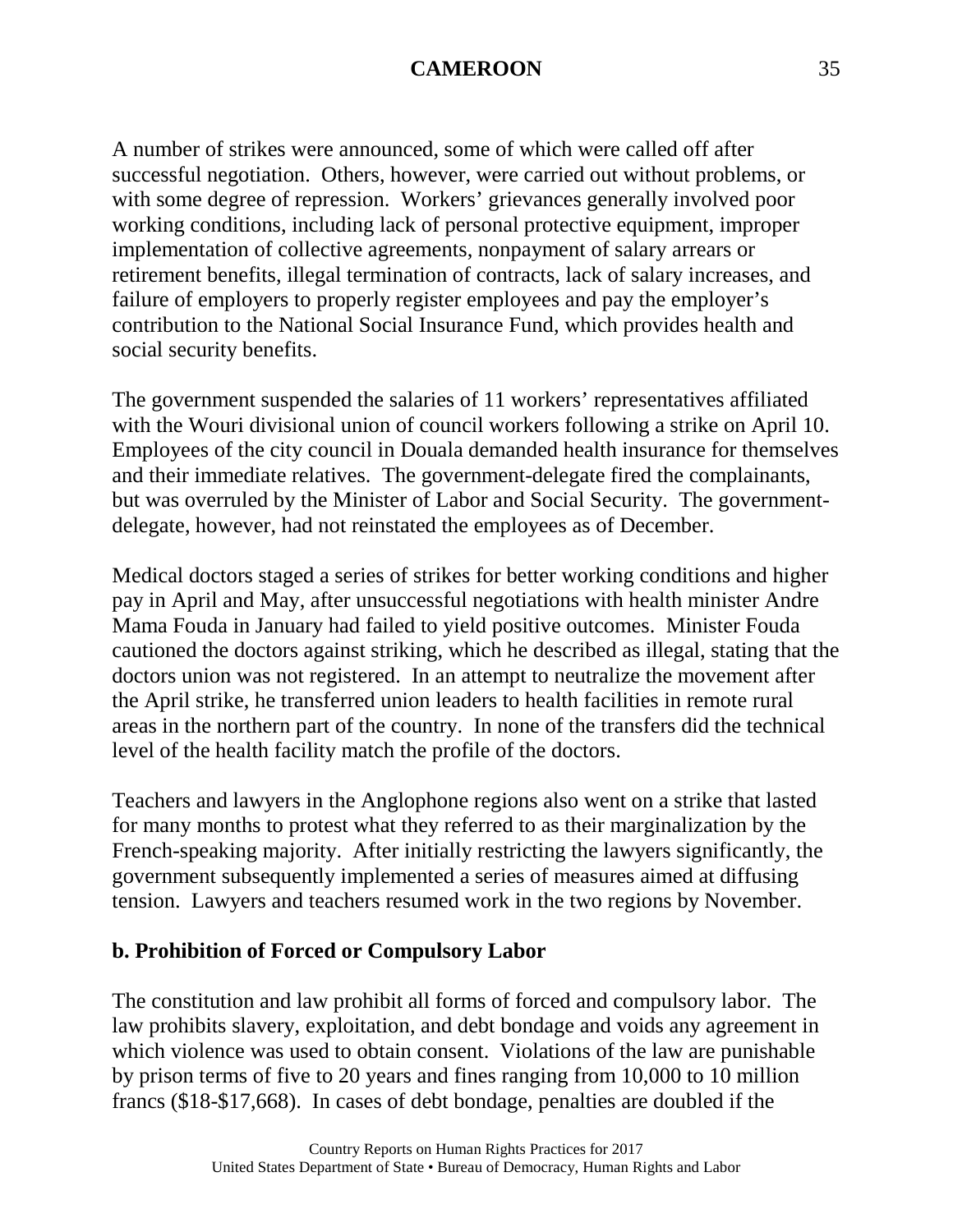offender is also the guardian or custodian of the victim. The law also extends culpability for all crimes to accomplices and corporate entities. Although the statutory penalties are fairly severe, the government did not enforce the law effectively, due to lack of knowledge of trafficking and limited labor inspection and remediation resources. In addition, due to the length and expense of criminal trials and the lack of protection available to victims participating in investigations, many victims of forced or compulsory labor resorted to amicable settlement.

There continued to be reports of hereditary servitude imposed on former slaves in some chiefdoms in the North region. Many Kirdi, whose tribe had been enslaved by Fulani in the 1800s, continued to work for traditional Fulani rulers for compensation, while their children were free to pursue schooling and work of their choosing. Kirdi were also required to pay local chiefdom taxes to Fulani, as were all other subjects. The combination of low wages and high taxes, although legal, effectively constituted forced labor. While technically free to leave, many Kirdi remained in the hierarchical and authoritarian system because of a lack of viable options.

In the South and East regions, some Baka, including children, continued to be subjected to unfair labor practices by Bantu farmers, who hired the Baka at exploitive wages to work on their farms during the harvest seasons.

Also see the Department of State's *Trafficking in Persons Report* at [www.state.gov/j/tip/rls/tiprpt/.](http://www.state.gov/j/tip/rls/tiprpt/)

# **c. Prohibition of Child Labor and Minimum Age for Employment**

The law generally protects children from exploitation in the workplace and specifies penalties ranging from fines to imprisonment. The law sets a minimum age of 14 for child employment, prohibits children from working at night or longer than eight hours per day, and enumerates tasks children under 18 cannot legally perform, including moving heavy objects, undertaking dangerous and unhealthy tasks, working in confined areas, and prostitution. Employers were required to train children between ages 14 and 18, and work contracts must contain a training provision for minors. The Ministry of Social Affairs and the Ministry of Labor and Social Security were responsible for enforcing child labor laws through site inspections of registered businesses. Although the government did not allocate sufficient resources to support an effective inspection program, workers' organizations reported child labor was not a major problem in the formal sector.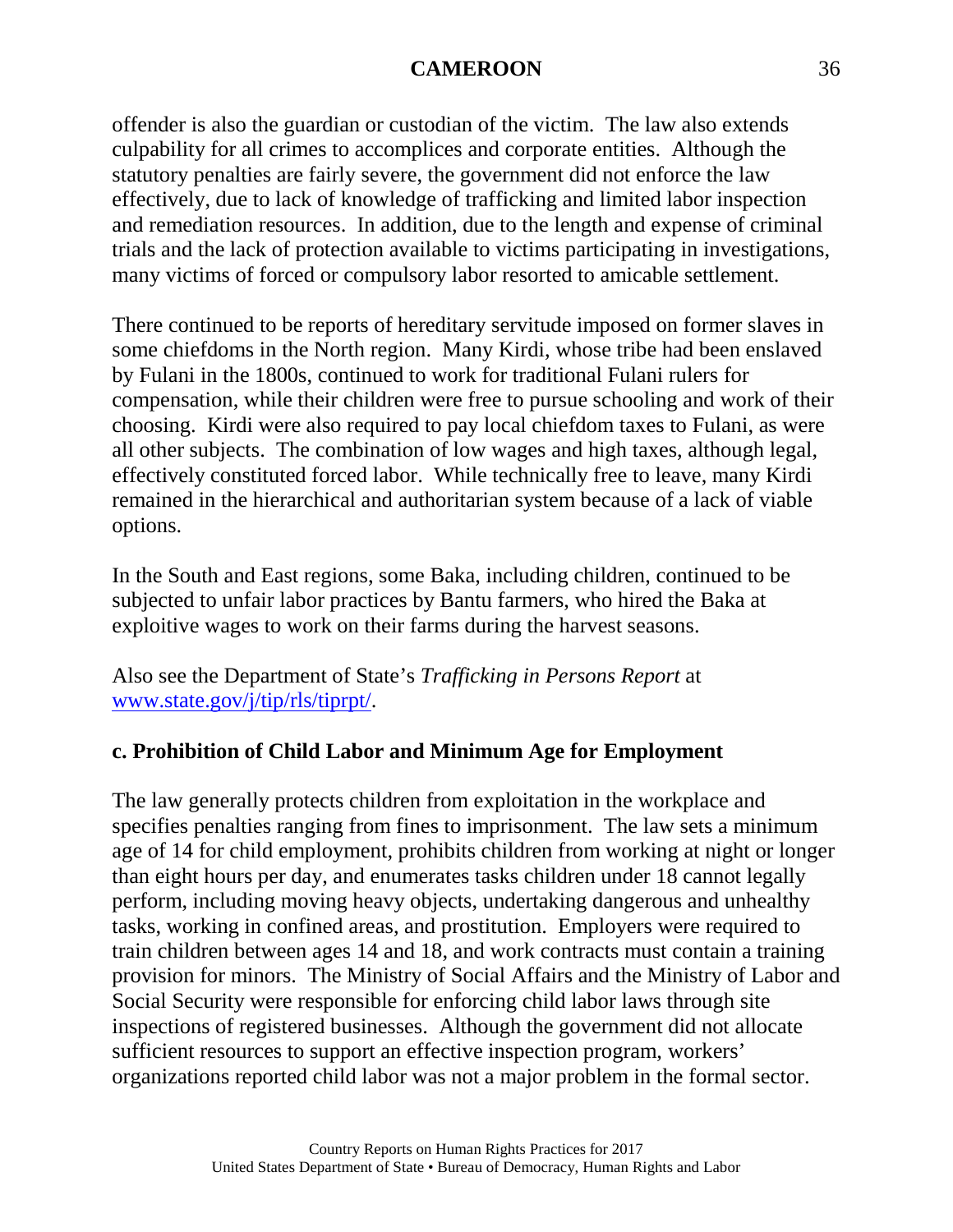The use of child labor, including forced labor, in informal sectors remained rampant. According to an International Labor Organization 2012 survey, 40 percent of children between the ages of six and 14 were engaged in economic activity; 89 percent of working children were employed in agriculture, 5 percent in commerce, and 6 percent in either industrial work or domestic service. UNICEF's 2014 *Multiple Indicator Cluster Survey* indicated that 47 percent of children ages five-14 engaged in child labor. Children working in agriculture frequently were involved in clearing and tilling the soil and harvesting crops, such as bananas and cocoa. In the service sector, children worked as domestic servants and street vendors. Children worked at artisanal mining sites under dangerous conditions. Children were also forced to beg by adults, often by their parents to provide additional income for the household. According to anecdotal reports, child labor, especially by refugee children, was prevalent in the building construction sector. Chinese firms also reportedly resorted to child labor in the manufacture of children's shoes.

Parents viewed child labor as both a tradition and a rite of passage. Relatives often brought rural youth, especially girls, to urban areas to exploit them as domestic helpers under the pretense of allowing them to attend school. In rural areas many children began work at an early age on family farms. The cocoa industry and cattle-rearing sector also employed child laborers. These children originated, for the most part, from the three northern and the Northwest regions.

The Ministry of Social Affairs implemented activities to sensitize parents to the negative impact of child labor. For example, during the vacation period in June, the ministry, in collaboration with the second police district in Yaounde, conducted a two-week campaign to identify children from ages seven to 17 selling items on the streets of Mokolo. Police took the children to the district police station, where they registered and held the children until they could notify the parents. Police interrogated the parents, informed them of the risks to which their children were exposed, and warned them they would be prosecuted if the children returned to the streets.

Also see the Department of Labor's *Findings on the Worst Forms of Child Labor* at [www.dol.gov/ilab/reports/child-labor/findings/.](http://www.dol.gov/ilab/reports/child-labor/findings/)

### **d. Discrimination with Respect to Employment and Occupation**

The law contains no specific provisions against discrimination.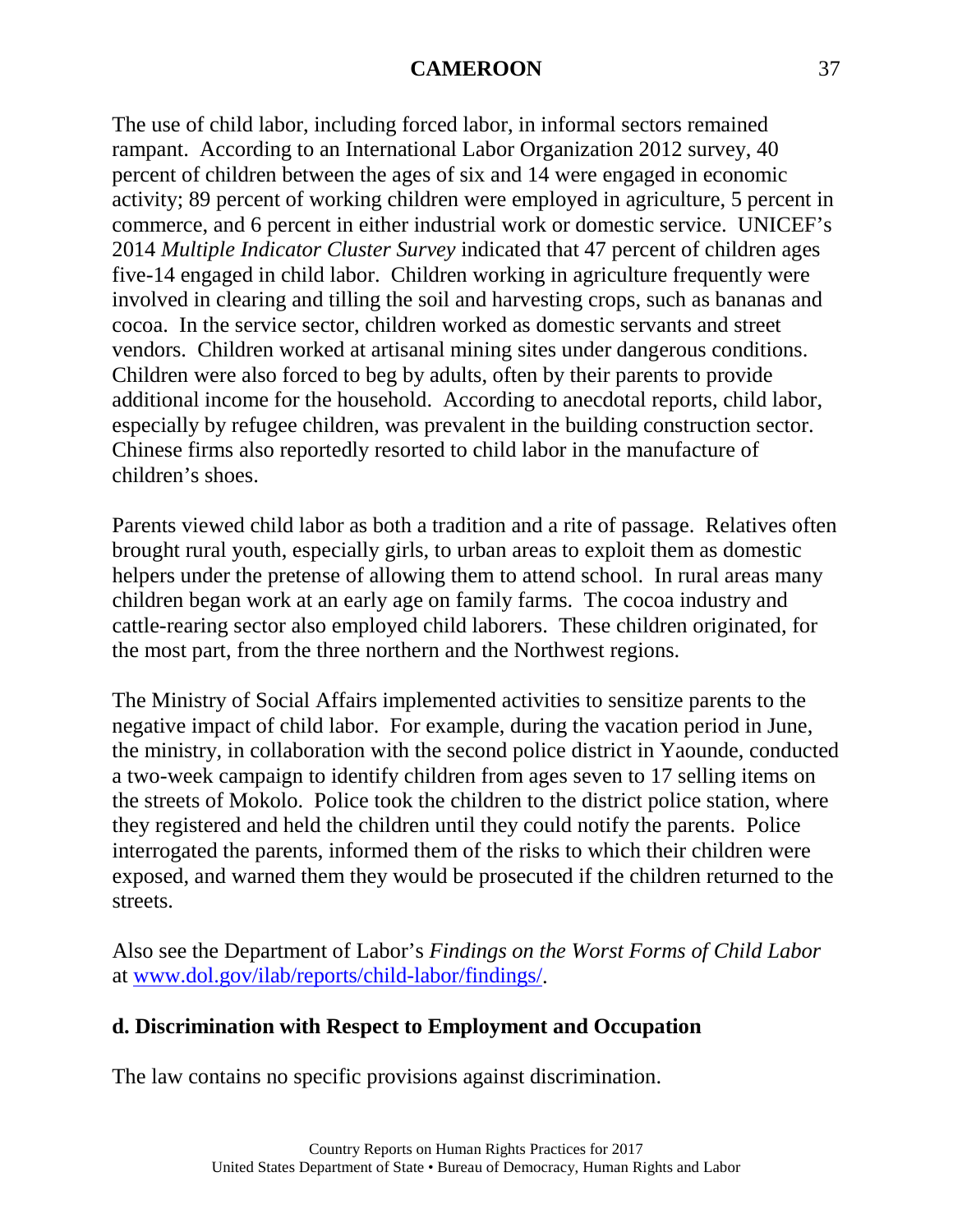Discrimination in employment and occupation allegedly occurred with respect to ethnicity, HIV status, disability, gender, and sexual orientation, especially in the private sector. Ethnic groups often gave preferential treatment to fellow ethnic group members in business and social practices, and persons with disabilities reportedly found it difficult to secure employment. There were no reliable reports of discrimination against internal migrant or foreign migrant workers, although anecdotal reports suggested such workers were vulnerable to unfair working conditions. During the year, however, no reliable reports highlighted any concrete case of discrimination with respect to employment. The government did not report publicly or privately on its efforts to prevent or eliminate employment discrimination.

# **e. Acceptable Conditions of Work**

The minimum wage in all sectors is 36,270 CFA francs (\$68) per month. Premium pay for overtime ranges from 120 to 150 percent of the hourly rate, depending on the amount of overtime and whether it is weekend or late-night overtime. Despite the minimum wage law, employers often negotiated with workers for lower salaries, in part due to the high rate of unemployment in the country. Salaries lower than the minimum wage remained prevalent in the public works sector, where many positions required unskilled labor, as well as in the domestic work sector, where female refugees were allegedly vulnerable to unfair labor practices.

The law establishes a standard workweek of 40 hours in public and private nonagricultural firms and a total of 2,400 hours per year, with a maximum limit of 48 hours per week in agricultural and related activities. There are exceptions for guards and firefighters (56 hours a week), service-sector staff (45 hours), and household and restaurant staff (54 hours). The law mandates at least 24 consecutive hours of weekly rest.

The law mandates paid leave at the employer's expense at the rate of one and onehalf working days for each month of actual service. For persons under age 18, leave accrues at the rate of two and one-half days per month of service. A maximum of 10 days per year of paid special leave, not deductible from annual leave, is granted to workers on the occasion of immediate family events. For mothers the leave is increased by either two working days for each child under age six on the date of departure on leave, where the child is officially registered and lives in the household, or one day only if the mother's accrued leave does not exceed six days. The leave is increased depending on the worker's length of service with the employer by two working days for each full period whether